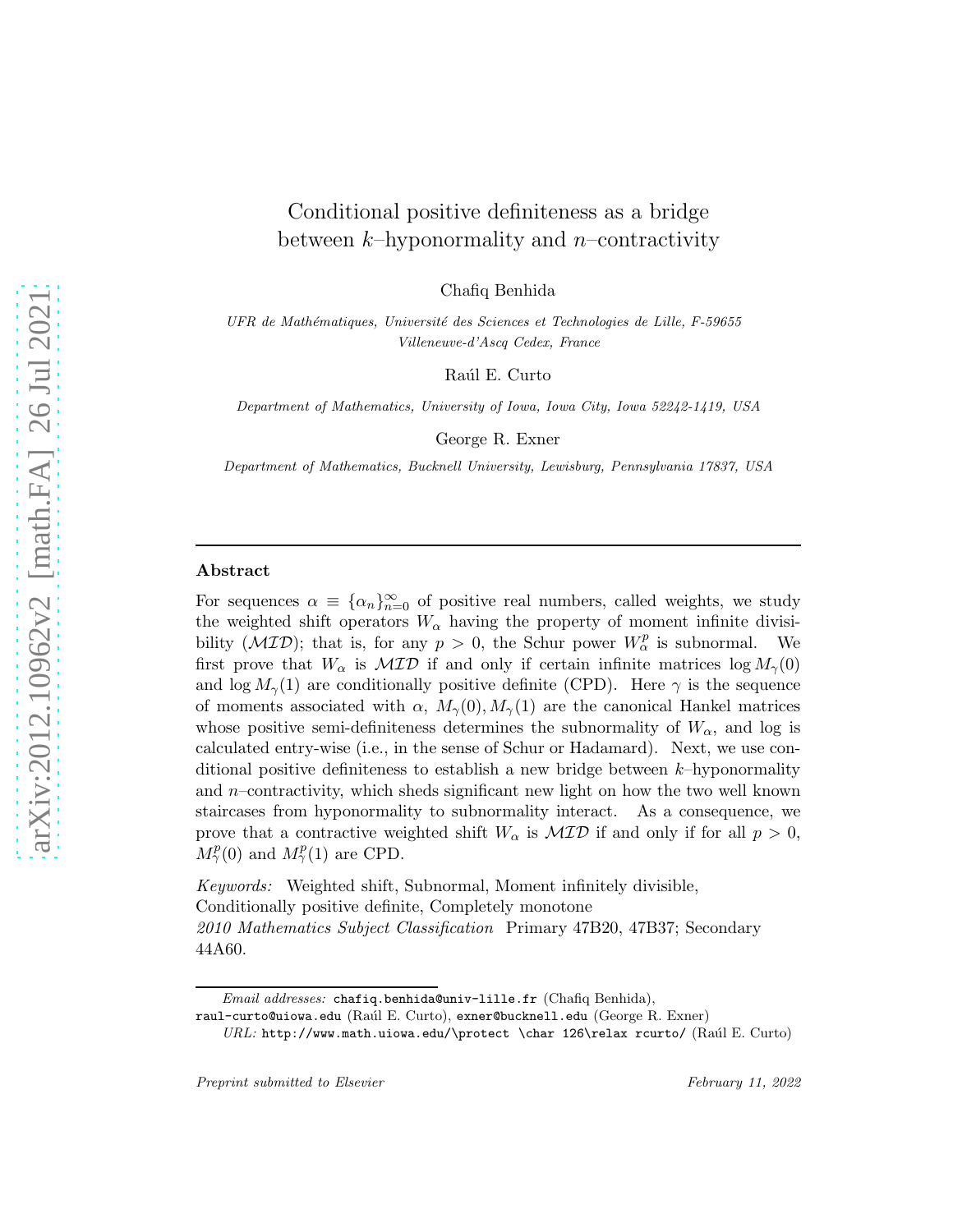### Contents

|                                                                      |     | Introduction and Statement of Main Results                                       | $\mathbf{2}$   |  |
|----------------------------------------------------------------------|-----|----------------------------------------------------------------------------------|----------------|--|
|                                                                      |     | <b>Notation and Preliminaries</b>                                                | 5              |  |
|                                                                      | 2.1 |                                                                                  | $\frac{5}{2}$  |  |
|                                                                      | 2.2 |                                                                                  | 6              |  |
|                                                                      | 2.3 |                                                                                  | 6              |  |
|                                                                      | 2.4 |                                                                                  | $\overline{7}$ |  |
|                                                                      | 2.5 |                                                                                  | 8              |  |
|                                                                      | 2.6 | <i>n</i> -hypermonotone and <i>n</i> -hyperalternating weighted shifts $\dots$ . | 9              |  |
|                                                                      | 2.7 | Conditionally positive definite matrices                                         | 12             |  |
| A Bridge Between $k$ -hyponormality and <i>n</i> -contractivity<br>3 |     |                                                                                  |                |  |
|                                                                      | 3.1 |                                                                                  | 17             |  |
|                                                                      | 3.2 |                                                                                  | 19             |  |
|                                                                      | 3.3 | Cutoffs for rank-one perturbations of the Agler shifts $\dots \dots$             | 20             |  |

#### <span id="page-1-0"></span>1. Introduction and Statement of Main Results

Let H denote a separable, complex Hilbert space and  $\mathcal{L}(\mathcal{H})$  be the algebra of bounded linear operators on  $H$ . Recall that an operator T is subnormal if it is the restriction to a (closed) invariant subspace of a normal operator, and hyponormal if  $T^*T \geq TT^*$ . A unilateral weighted shift  $W_\alpha$  acting on the classical sequence space  $\ell^2(\mathbb{N}_0)$  is called *moment infinitely divisible* (in symbols,  $W_\alpha \in \mathcal{MID}$ ) if all Schur powers  $W_{\alpha}^{p}$  are subnormal. Thus, the class  $\mathcal{MID}$  consists of all subnormal weighted shifts  $W_{\alpha}$  with moment sequence  $\gamma$  such that  $\gamma^{p}$  is interpolated by a positive Borel probability measure  $\mu^{(p)}$ , for every  $p > 0$ ;  $\mu^{(p)}$  is the so-called *Berger measure* of the subnormal weighted shift  $W_{\alpha}^{p}$ . This is equivalent to the (Schur) infinite divisibility of the two Hankel *moment matrices*  $M_{\gamma}(0) := (\gamma_{i+j})_{i,j=0}^{\infty}$  and  $M_{\gamma}(1) := (\gamma_{i+j+1})_{i,j=0}^{\infty}$ , where  $\gamma$  is the sequence of moments associated with the weight sequence  $\alpha$ . Since all entries in these two matrices are positive, and since the matrices are Hermitian, their infinite divisibility is equivalent to the *conditional* positive definiteness of their (Schur) logarithms log  $M_{\gamma}(0)$  and log  $M_{\gamma}(1)$ .

As a consequence, we can prove that  $W_{\alpha}$  is  $\mathcal{MID}$  if and only if both log  $M_{\gamma}(0)$ and  $\log M_{\gamma}(1)$  are CPD. This leads to a new characterization of  $W_{\alpha} \in \mathcal{MID}$  in terms of the sequence  $\delta_n := \log \left( \frac{\gamma_n \gamma_{n+2}}{2} \right)$  $\left(\frac{n\gamma_{n+2}}{\gamma_{n+1}^2}\right)$   $(n \ge 0).$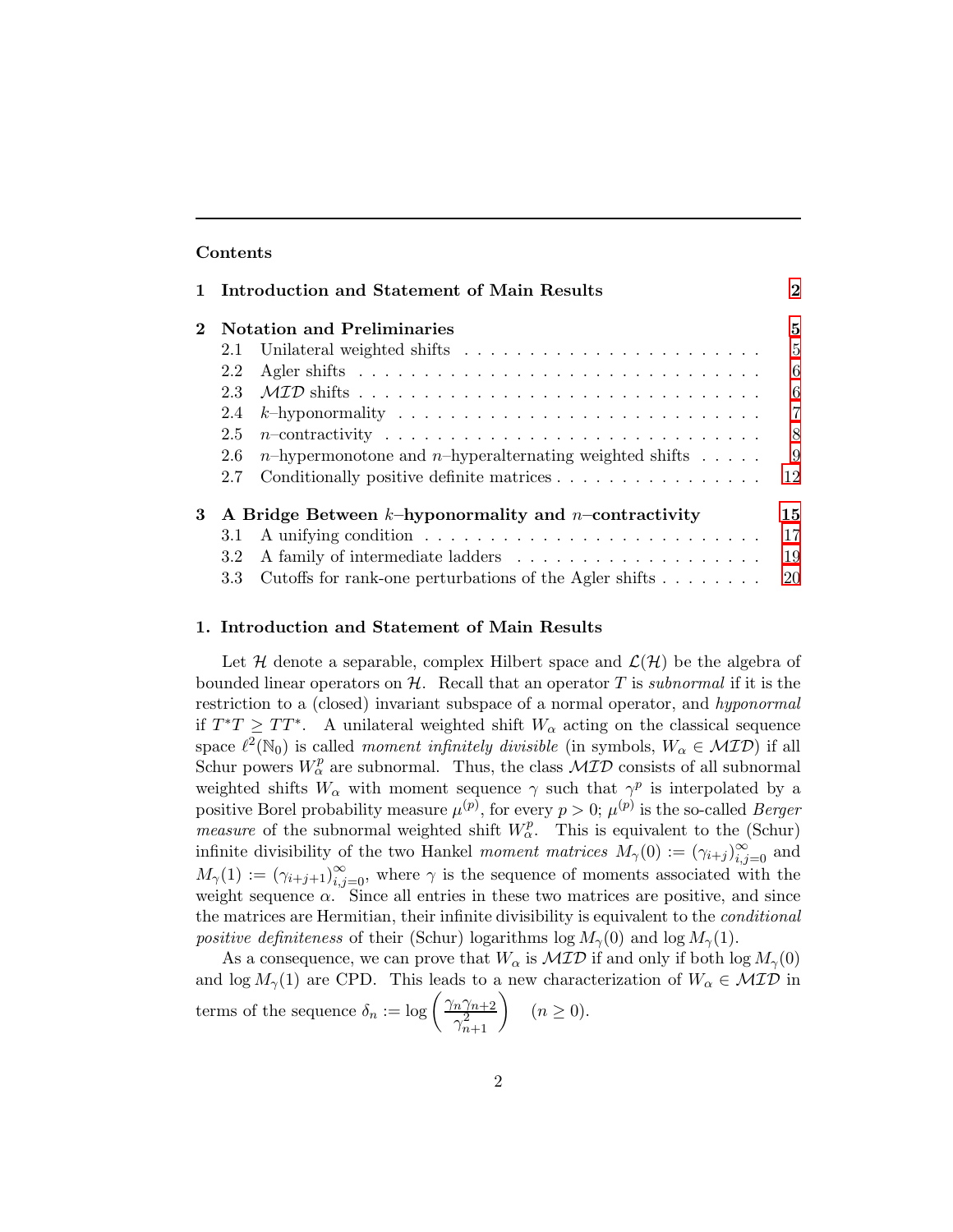It is well known that subnormality is a much stronger condition than hyponormality. For a contractive weighted shift  $W_{\alpha}$ , the former requires a Berger measure  $\mu$  supported in [0, 1] that interpolates  $\gamma$ ; the latter requires  $\alpha_0 \leq \alpha_1 \leq \alpha_2 \leq \ldots$ There are two well-known staircases connecting hyponormality and subnormality, and they correspond to two well-known tests for subnormality. The first test involves the Bram-Halmos criterion for subnormality, which requires that  $W_{\alpha}$  be k–hyponormal for every  $k \geq 1$ ; the second test has to do with the Agler-Embry approach to subnormality, which requires the n–contractivity of  $W_{\alpha}$  for every  $n \geq 1$ .

In this paper we consider the role of conditional positive definiteness in establishing a bridge between the two above mentioned staircases. Concretely, as a first step we will see that  $k$ -hyponormality implies  $2k$ -contractivity.

In [\[20](#page-26-0)], G.R. Exner, I.B. Jung and S.S. Park proved for general operators that  $k$ –hyponormality implies  $2k$ –contractivity. Implicit in their work was a significant identity, which we use as a point of departure. Given a moment sequence  $\gamma$ , a positive integer k, a nonnegative integer  $\ell$ , and the  $(k+1) \times (k+1)$  (Hankel) compressed moment submatrix  $M_{\gamma}(\ell, k) := (\gamma_{\ell+i+j})_{i,j=0}^k$ , we consider the expression

$$
Q_{\gamma}(\ell,k) := \mathbf{v}^* M_{\gamma}(\ell,k) \mathbf{v},\tag{1.1}
$$

<span id="page-2-0"></span>where v is the column vector of length  $k + 1$  with i–th coordinate  $(-1)^{i} {k \choose i}$  $\binom{k}{i}$ ; that is,  $\boldsymbol{v}:=(1,-\binom{k}{1}$  $\binom{k}{1}, \binom{k}{2}$  $_{2}^{k}),-(_{3}^{k}$  $\binom{k}{3}, \ldots, -\binom{k}{k-1}$  $\binom{k}{k-1}$ , 1). Observe that  $\sum_{i=0}^{k} v_i = (1-1)^k = 0$ . Experimental calculations using Mathematica [\[25\]](#page-26-1) easily reveal that [\(1.1\)](#page-2-0) becomes

<span id="page-2-1"></span>
$$
Q_{\gamma}(\ell, k) = \gamma_{\ell} - {2k \choose 1} \gamma_{\ell+1} + {2k \choose 2} \gamma_{\ell+2} - {2k \choose 3} \gamma_{\ell+3} + \dots - {2k \choose 2k-1} \gamma_{\ell+2k-1} + \gamma_{\ell+2k} = \sum_{i=0}^{2k} (-1)^{i} {2k \choose i} \gamma_{\ell+i}.
$$
 (1.2)

Once the proposed form of  $Q_{\gamma}(\ell, k)$  is discovered, a proof of [\(1.2\)](#page-2-1) by induction is straightforward.

Positivity of the expression on the right-hand side of  $(1.2)$  for all  $\ell$  is exactly what we need for 2k–contractivity of  $W_{\alpha}$ . On the other hand, [\(1.1\)](#page-2-0) is one of the expressions used in the determination of CPD for the matrix  $M_{\gamma}(\ell, k)$ . Concretely, if  $W_{\alpha}$  is k–hyponormal, then  $M_{\gamma}(\ell, k) \geq 0$  for all  $\ell \geq 0$ . Then  $M_{\gamma}(\ell, k)$  is CPD for all  $\ell \geq 0$ , and therefore  $Q_{\gamma}(\ell, k) \geq 0$  for all  $\ell \geq 0$ . It follows that  $\sum_{i=0}^{2k}(-1)^i\binom{2k}{i}$  $\psi_i^{(k)}\gamma_{\ell+i} \geq 0$  for all  $\ell \geq 0$ , and this means that  $W_\alpha$  is 2k–contractive. This is a special case of a more general result, involving  $(k, 2m)$ –CPD matrices,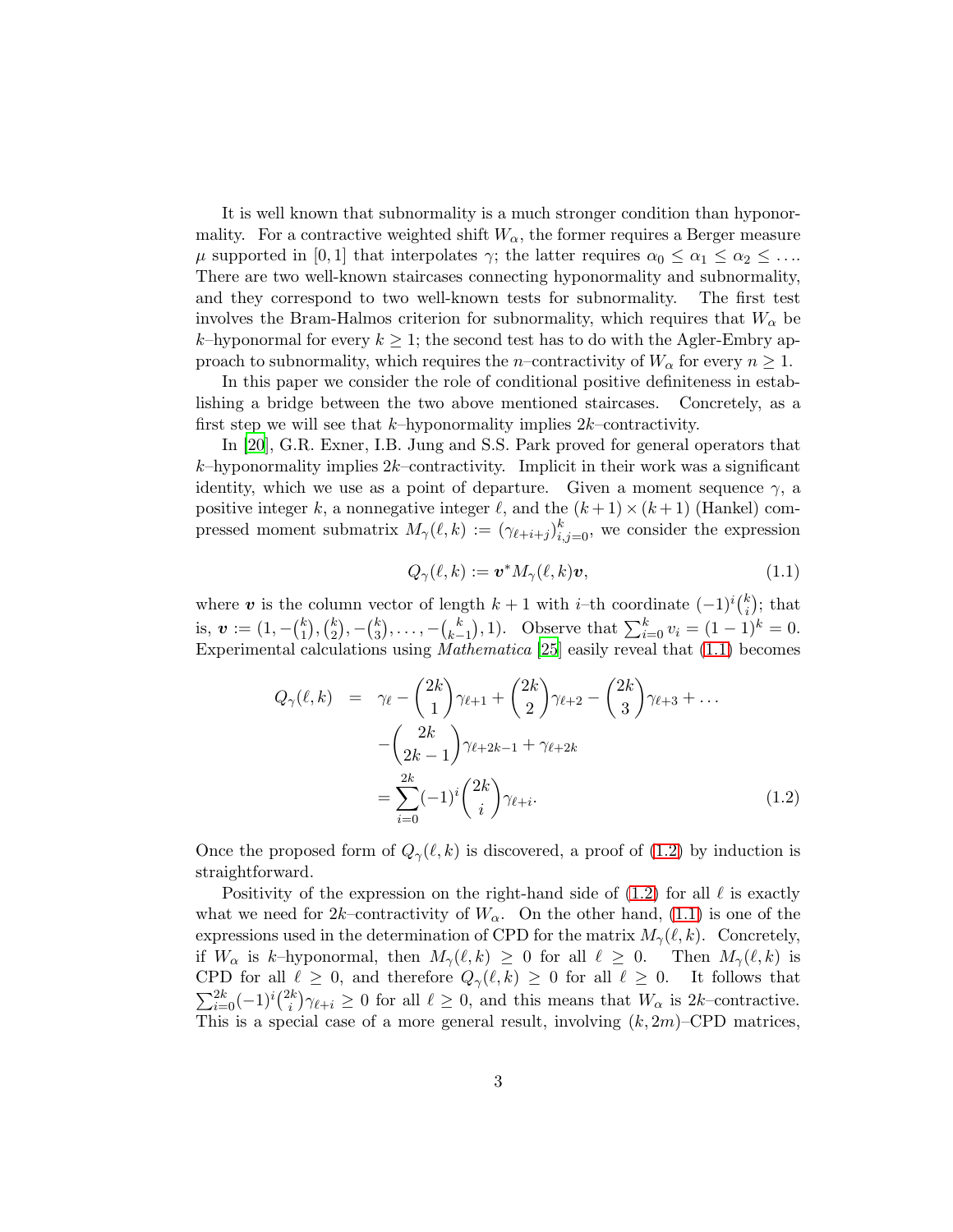which represents a very useful version of CPD, appropriately localized to keep track of the size of the matrix and the initial moment.

The above calculation is part of a much broader theoretical setting, involving properties of sequences such as complete monotonicity and hypercontractivity, along with their log analogs, e.g., log complete monotonicity. We discuss aspects of this theory in Section [3.](#page-14-0)

We are now ready to state the main results of this paper. The proofs will be given in Section [3.](#page-14-0) For notation and terminology, we refer the reader to Section [2,](#page-4-0) where we also briefly review some topics from unilateral weighted shifts and matrix theory that will be needed for Section [3.](#page-14-0)

**Theorem 1.1.** Suppose  $W_{\alpha}$  is a contractive weighted shift. Then the following statements are equivalent.

- (i)  $W_{\alpha}$  is moment infinitely divisible (MID).
- (ii)  $\log M_{\gamma}(0)$  and  $\log M_{\gamma}(1)$  are CPD.
- (iii) For every  $p > 0$ ,  $M_{\gamma}^p(0)$  and  $M_{\gamma}^p(1)$  are positive definite.
- (iv) For every  $p > 0$ ,  $M_{\gamma}^{p}(0)$  and  $M_{\gamma}^{p}(1)$  are CPD.
- (v) The moment sequence  $\gamma$  is log completely monotone.
- (vi) The weight sequence  $\alpha$  is log completely alternating.

**Proposition 1.2.** Let  $W_{\alpha}$  be a unilateral weighted shift,  $k \geq 1$ , and  $0 \leq m \leq$ k. Assume that  $W_{\alpha}$  is  $(k, 2m)$ –CPD. Then  $W_{\alpha}$  is  $2m$ –contractive,  $(2m + 2)$ –  $contractive, \ldots, 2k-contractive.$ 

**Theorem 1.3.** Let  $W_{\alpha}$  be a contractive weighted shift whose weight sequence  $\alpha$ has a limit (for example, if  $W_{\alpha}$  is hyponormal), and fix  $m \in \mathbb{N}$ . Assume that for all  $k \geq m$ , W is  $(k, 2m)$ –PD or  $(k, 2m)$ –CPD. Then W is subnormal.

As a consequence, we obtain a result including what we believe is a new sufficient condition for subnormality.

**Proposition 1.4.** Let  $W_{\alpha}$  be a weighted shift with moment sequence  $\gamma = (\gamma_n)_{n=0}^{\infty}$ . The following statements are equivalent. (i)  $W_{\alpha}$  is  $\mathcal{MID}$ .

(ii) The sequence  $(\delta_n)_{n=0}^{\infty}$  with  $\delta_n = \ln \left( \frac{\gamma_n \gamma_{n+2}}{\gamma_{n+1}^2} \right)$  $\gamma_{n+1}^2$  is a Stieltjes moment sequence. (iii) The weighted shift with moments  $\left(\frac{\delta_n}{\delta_0}\right)$  $\left(\frac{\delta_n}{\delta_0}\right)$  is subnormal.

We now focus on rank-one perturbations of the Agler shifts (see Subsection [2.2](#page-5-0) for the definition); our study reveals some remarkable cutoffs for  $(k, 2m)$ –positive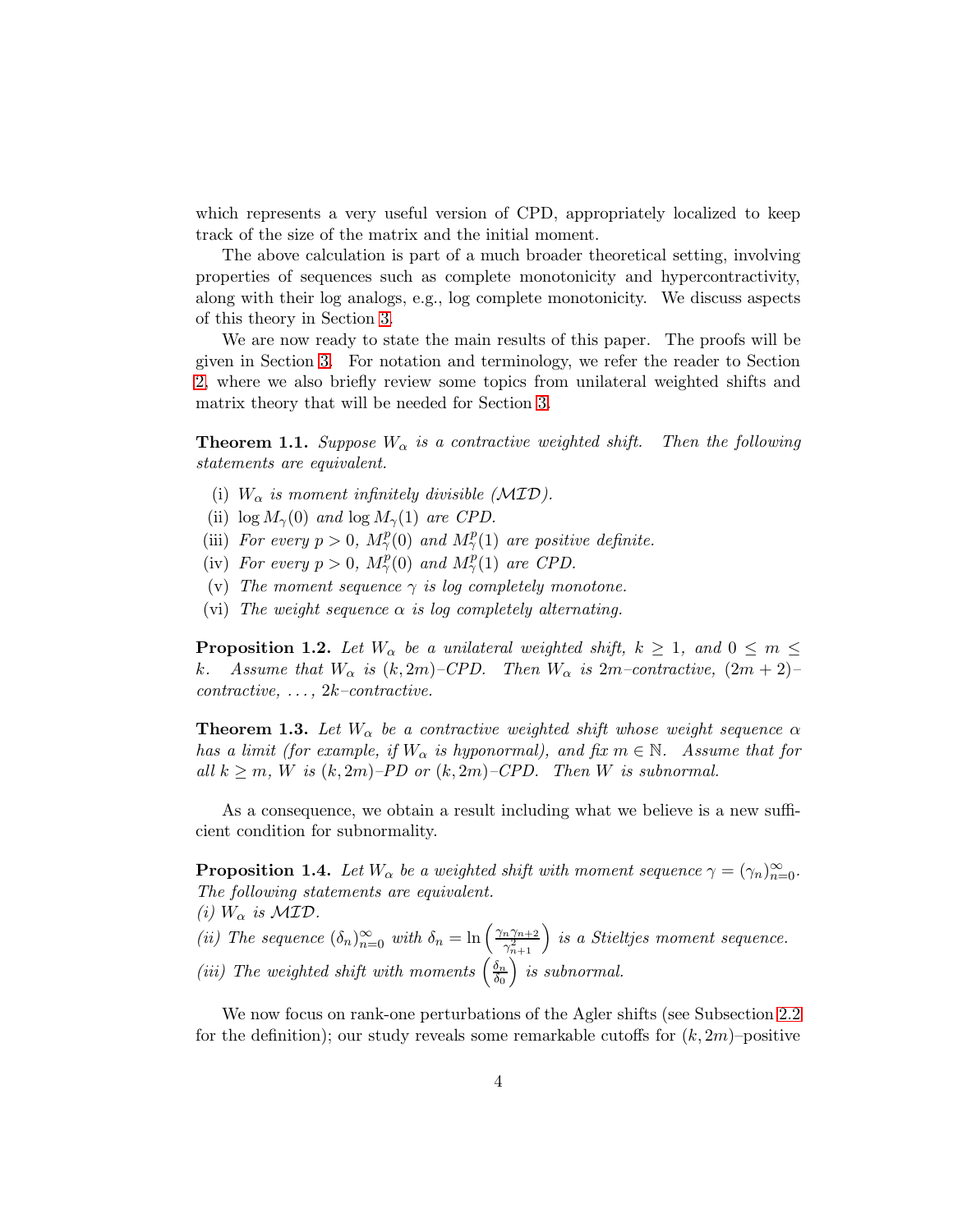definiteness, and for the related weights-squared sequence to be m–alternating (for the terminology, see Definition [3.6,](#page-17-0) and page [9,](#page-7-1) resp.; in particular,  $(k, 0)$ –positive definiteness corresponds to  $k$ -hyponormality).

<span id="page-4-2"></span>**Theorem 1.5.** Let  $A_j(x)$  be the perturbation of the Agler shift  $A_j$  in which the zeroth weight  $(\alpha^{(j)})_0 := \sqrt{\frac{1}{j}}$  is replaced by  $(\alpha^{(j)})_0(x) := \sqrt{\frac{x}{j}}$ , and let  $k \in \mathbb{N}$  and  $m \in \{0, 1, \ldots, k\}.$ (i)  $A_i(x)$  is  $(k, 2m)$ –PD if and only if  $x \leq p(j, k, m)$ , where  $p(j, k, m) = \frac{(k + 1 - m)(j + k + m - 1)}{2^{(j+1)} (j + k + m - 2)}$  $\frac{(k+1-m)(j+k+m-1)}{k^2+jk+2m-jm-m^2} = \frac{(j+k+m)(k-m)+2m+j-1}{(j+k+m)(k-m)+2m}$  $\frac{(j + k + m)(k - m) + 2m}{(j + k + m)(k - m) + 2m}$ . (1.3) (ii)  $A_j(x)$  is  $(k, 2m)$ –PD if and only if  $A_j(x)$  is  $((j + k + m)(k - m) + 2m)$ –

contractive. **Proposition 1.6.** Let  $A_i(x)$  be the zeroth weight perturbation of the Agler shift

 $A_j$  with weight sequence  $\alpha^{(j)}$  as in Theorem [1.5.](#page-4-2) Then the weights-squared of  $A_i(x)$  are m-alternating if and only if

$$
x \le 1 + \frac{(j-1)m!}{\prod_{i=1}^{m} (j+i)}.
$$
\n(1.4)

If we take  $j = 2$ , which corresponds to the Bergman shift, the weights-squared of  $A_2(x)$  are m-alternating if and only if  $A_2(x)$  is  $\frac{(m+1)(m+2)}{2}$ -contractive.

# <span id="page-4-1"></span><span id="page-4-0"></span>2. Notation and Preliminaries

# 2.1. Unilateral weighted shifts

To set the notation for weighted shifts, let  $\mathbb{N}_0 := \{0, 1, \ldots\}$  and let  $\ell^2$  denote the classical Hilbert space  $\ell^2(\mathbb{N}_0)$  with canonical orthonormal basis  $e_0, e_1, \ldots$  (note that we begin indexing at zero). Let  $\alpha : \alpha_0, \alpha_1, \ldots$  be a (bounded) positive weight sequence and  $W_{\alpha}$  the weighted shift, defined by linearity and  $W_{\alpha}e_i := \alpha_i e_{i+1}$  (j  $\geq$ 0). (Weighted shifts can be defined for any bounded sequence  $\alpha$ ; however, for all questions of interest to us, without loss of generality we can assume (as we do) that  $\alpha$  is positive.) When  $\alpha$  is the constant weight sequence 1, 1, ..., the resulting (un-weighted) shift is the classical unilateral shift  $U_+e_j := e_{j+1}$   $(j \geq 0)$ . The moments  $\gamma = (\gamma_n)_{n=0}^{\infty}$  of the shift are defined by  $\gamma_0 := 1$  and  $\gamma_n := \prod_{j=0}^{n-1} \alpha_j^2$  for  $n \geq 1$ . From [\[12,](#page-25-0) III.8.16] and [\[21](#page-26-2)], a weighted shift  $W_{\alpha}$  is subnormal if and only if it has a *Berger measure*, meaning a probability measure  $\mu$  supported on  $[0, ||W_{\alpha}||^2]$ such that 2

$$
\gamma_n = \int_0^{\|W_\alpha\|^2} t^n d\mu(t), \quad n = 0, 1, \dots.
$$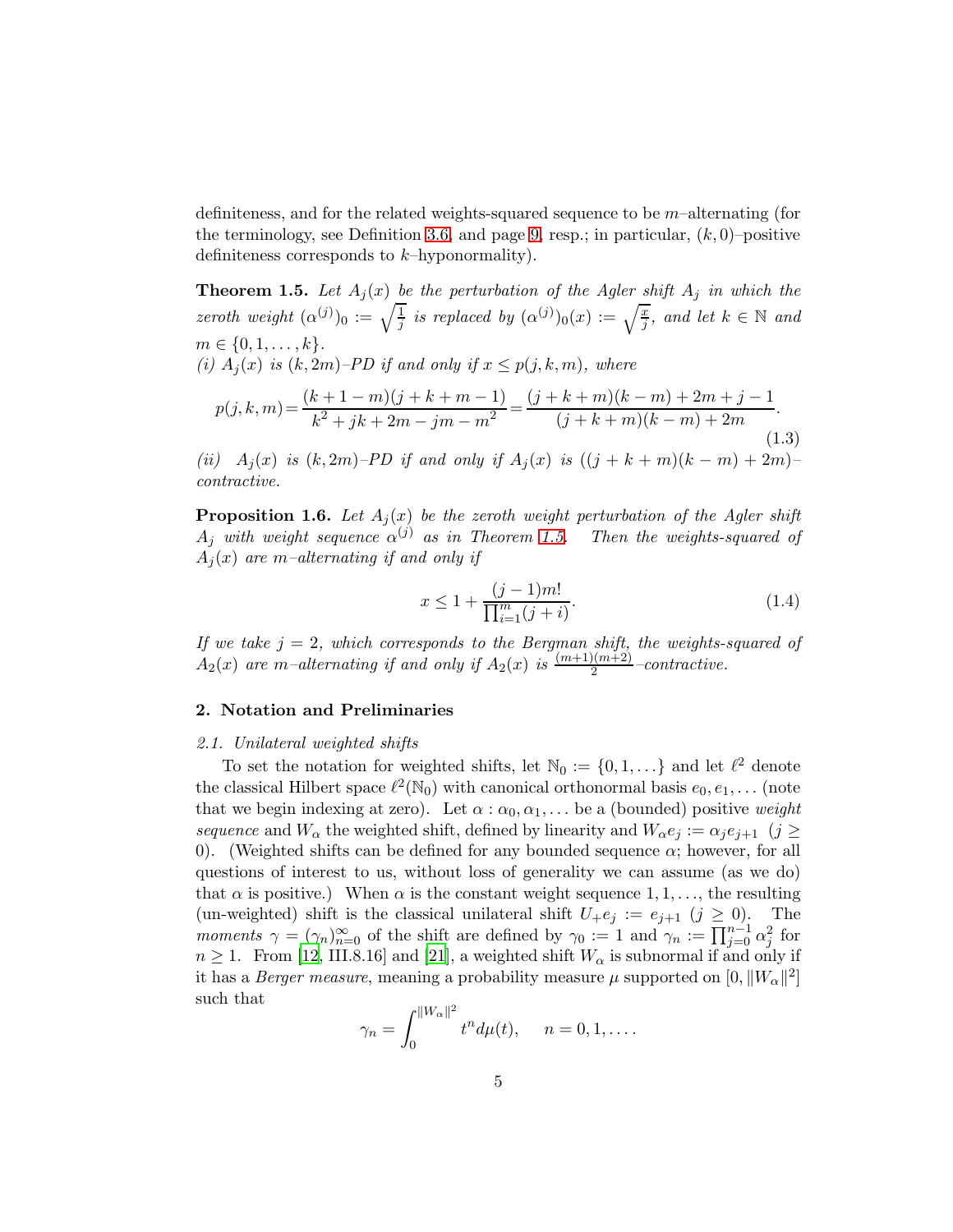Applying the Cauchy-Schwarz inequality in  $L^2(\mu)$  to the monomials  $t^{n/2}$  and  $t^{(n+2)/2}$  yields  $\gamma_{n+1}^2 \leq \gamma_n \gamma_{n+2}$   $(n \geq 0)$ , and hence  $\alpha_n^2 \leq \alpha_{n+1}^2$   $(n \geq 0)$ . Recall that an operator T is hyponormal if  $T^*T - TT^* \geq 0$ , and one computes easily that for a weighted shift  $W_{\alpha}$  this is exactly  $\alpha_n^2 \leq \alpha_{n+1}^2$  for all  $n \geq 0$ .

The canonical polar decomposition of  $W_{\alpha}$  is  $U_{+}P_{\alpha}$ , where  $P_{\alpha}$  denotes the diagonal operators with diagonal entries  $\alpha_0, \alpha_1, \ldots$ . The *Aluthge transform* [\[4\]](#page-25-1) of  $W_\alpha$ is given by  $AT(W_\alpha) := \sqrt{P_\alpha} U_+ \sqrt{P_\alpha}$ , and this is the weighted shift with weight sequence  $\sqrt{\alpha_0\alpha_1}$ ,  $\sqrt{\alpha_1\alpha_2}$ ,  $\sqrt{\alpha_2\alpha_3}$ , .... It is easy to see that AT preserves hyponormality, but whether it preserves subnormality is a nontrivial problem, addressed in detail in [\[19](#page-26-3), [16](#page-26-4), [7](#page-25-2), [8\]](#page-25-3). A sufficient condition for subnormality, pointed out in [\[16\]](#page-26-4), is the subnormality of  $W_{\sqrt{\alpha}}$ .

# <span id="page-5-0"></span>2.2. Agler shifts

We briefly recall a class of subnormal unilateral weighted shifts with Berger measures that can be easily computed. The *Agler shifts*  $A_j$ ,  $j = 1, 2, \ldots$ , are those with weight sequence  $\sqrt{\frac{n+1}{n+j}}$ ,  $n = 0, 1, \ldots$  (These were used in [\[2](#page-25-4)] as part of a model theory for hypercontractions.) Since  $A_1$  is the unilateral shift, its Berger measure is  $\delta_1$  (the Dirac point mass at  $\{1\}$ ); for  $j \geq 2$  the Berger measure of  $A_j$ is  $d\mu(t) = (j-1)(1-t)^{j-2}dt$  on [0, 1]. The Agler shifts appear naturally as the weighted shifts associated with the rows (and columns) of the weight diagram for the Drury-Arveson 2–variable weighted shift [\[15,](#page-25-5) Pages 29–30].

In [\[19](#page-26-3)], G.R. Exner proved that for  $j = 2, 3, \ldots$ , and  $p > 0$ , the (Schur)  $p$ th power of  $A_j$  is subnormal, as is any m-th iterated Aluthge transform of  $A_j$ . The proof (which uses monotone function theory) offers no information about the Berger measure of the resulting shift; however, it brings to the fore the significance of complete monotonicity in the study of  $\mathcal{MID}$  shifts, discussed in the next subsection.

#### <span id="page-5-1"></span>2.3. MID shifts

It is useful to note, in considering  $MID$  weighted shifts, that raising every weight to the  $p$ –th power is equivalent to raising every moment to the  $p$ –th power. We refer the reader to [\[7](#page-25-2), [8\]](#page-25-3) for an initial study of moment infinite divisibility; this paper constitutes a continuation of that study.

A companion to the class of Agler shifts is the class of homographic shifts, that is, those weighted shifts denoted  $S(a, b, c, d)$  (where  $a, b, c, d > 0$  and with  $ad > bc$ ), with weights  $\sqrt{\frac{an+b}{cn+d}}$ . These shifts were defined and studied in [\[18](#page-26-5)], together with certain subshifts of such shifts, and their subnormality established. Observe as well that if we throw away a finite number of terms at the beginning of a completely alternating (or log completely alternating) sequence, what remains is still in the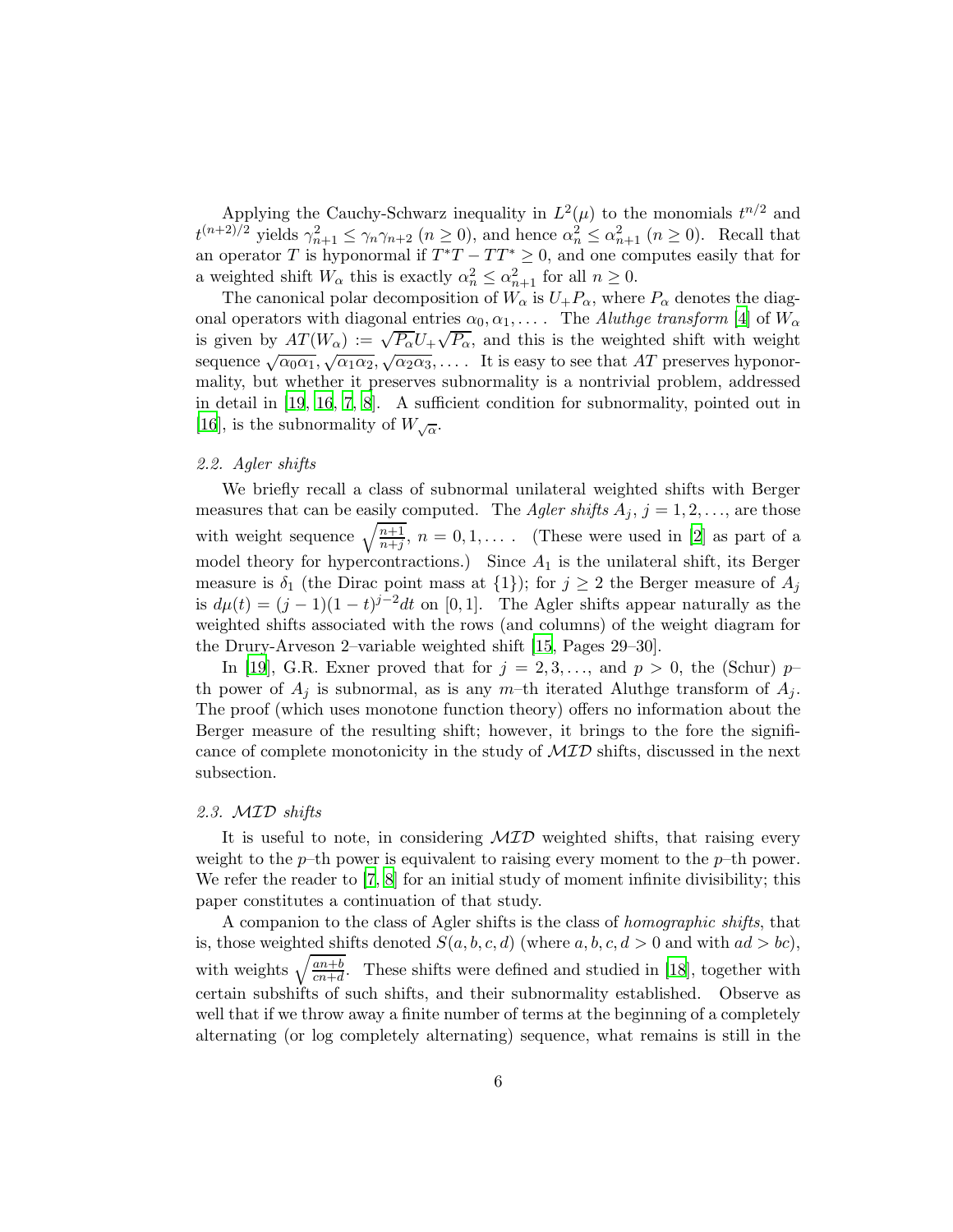original class. Therefore, some of the results to follow may be generalized easily to restrictions of shifts to the canonical invariant subspaces of finite co-dimension.

**Lemma 2.1.** ([\[19](#page-26-3)]) The Agler shifts are all  $MID$ , as are the contractive shifts  $S(a, b, c, d)$  (i.e.,  $a, b, c, d > 0$ ,  $ad > bc$  and  $a \leq c$ ), and their subshifts.

By definition, a weighted shift  $W_{\alpha}$  is completely hyperexpansive when the inequalities for *n*–contractivity in  $(2.2)$  are reversed; that is,

$$
\sum_{i=0}^{n} (-1)^{i} {n \choose i} \gamma_{k+i} \le 0, \qquad k = 0, 1, \dots,
$$

for all  $n \geq 1$ . For instance, the Dirichlet shift is completely hyperexpansive. We recall that a completely hyperexpansive weighted shift  $W_{\alpha}$  gives rise to a subnormal weighted shift by forming a new weight sequence  $\delta$  where  $\delta_j := \frac{1}{\alpha_j}$  for all  $j \geq 0$ ; further, one cannot necessarily begin with a subnormal shift, and, by taking reciprocals of the weights, generate a completely hyperexpansive shift. (See the discussion after [\[5,](#page-25-6) Proposition 6].) Nevertheless, the following result holds.

<span id="page-6-1"></span>**Lemma 2.2.** ([\[7,](#page-25-2) Corollary 4.1]) Let  $W_{\alpha}$  be a completely hyperexpansive weighted shift with positive weight sequence  $(\alpha_n)_{n=0}^{\infty}$ . Then the weighted shift with weight sequence  $\left(\frac{1}{\alpha}\right)$  $\frac{1}{\alpha_n}\big)_{n=0}^{\infty}$  is not only subnormal but is MID.

Using the definition of  $\mathcal{MID}$ , and Schur products, one may show that if  $W_{\alpha}$ is  $\mathcal{MID}$  then so is  $AT(W_\alpha)$ . We record this and related results in the following.

**Lemma 2.3.** (i) ([\[7,](#page-25-2) Corollary 3.6]) If a contractive weighted shift  $W_{\alpha}$  is  $MTD$ then so is  $AT(W_\alpha)$ .

(ii) ([\[8,](#page-25-3) Theorem 4.13]) AT maps the class MID bijectively onto itself.

(iii) ([\[8](#page-25-3), Theorem 4.4]) Suppose that  $W_{\alpha}$  is a contractive weighted shift whose weights  $\alpha_j$  approach a limit (as  $j \to \infty$ ). Then  $AT(W_\alpha)$  is  $MTD$  if and only if  $W_{\alpha}$  is.

### <span id="page-6-0"></span>2.4. k–hyponormality

For the reader's convenience, we sketch the k–hyponormality approach to subnormality, and give a brief version of this background (see [\[14](#page-25-7)] and [\[17\]](#page-26-6) for a full discussion and some of the beginnings of this substantial study). It is the Bram-Halmos characterization of subnormality (see [\[11](#page-25-8)]) that an operator T is subnormal if and only if, for every  $k = 1, 2, \ldots$ , a certain  $(k + 1) \times (k + 1)$  operator matrix  $A_n(T)$  is positive. For  $k \geq 1$ , an operator is k-hyponormal if this positivity condition holds for  $k$ . For weighted shifts, it is well-known from [\[13,](#page-25-9) Theorem 4]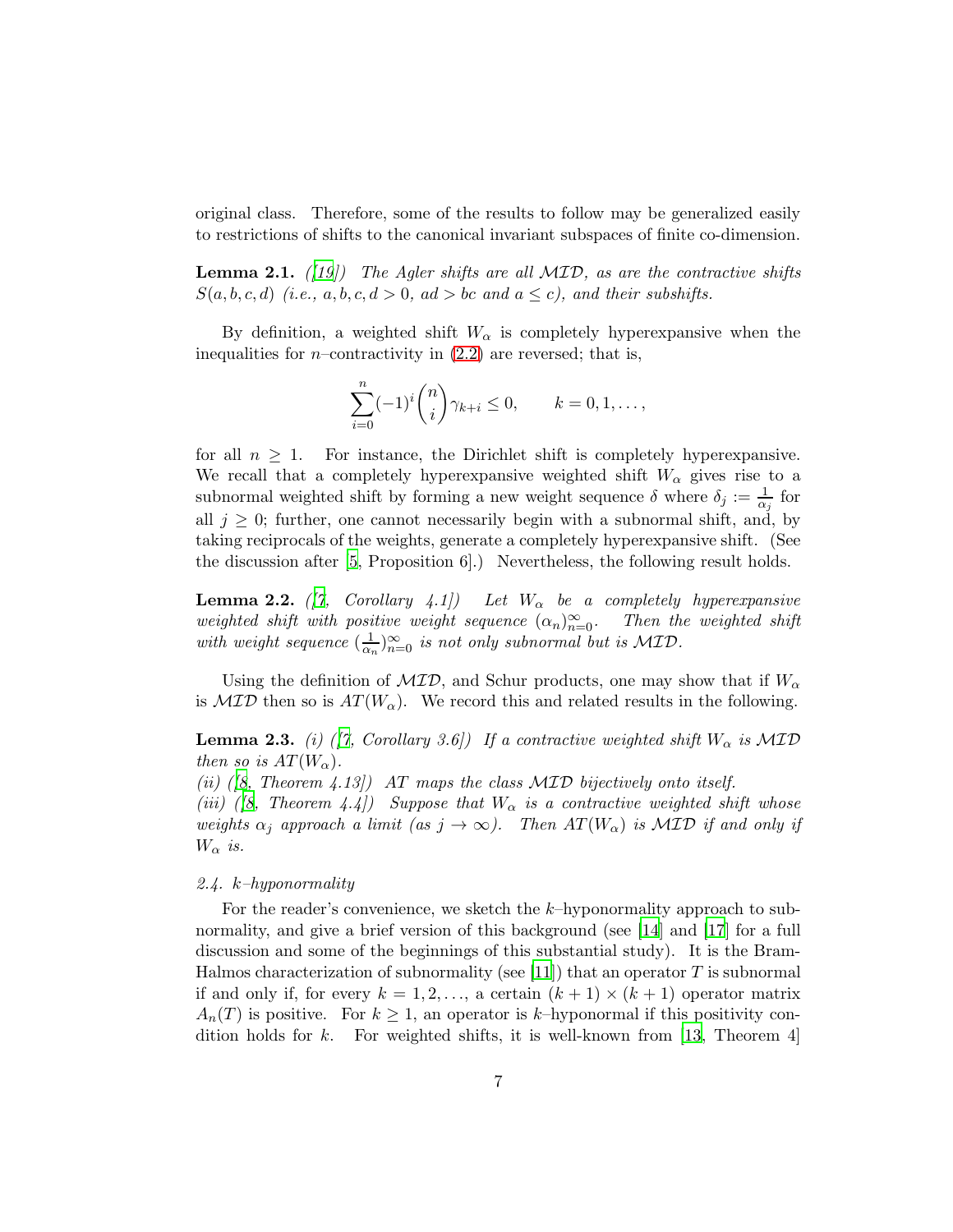that k–hyponormality reduces to the positivity, for each n, of the  $(k+1) \times (k+1)$ Hankel moment matrix  $M_{\gamma}(\ell, k)$ , where

$$
M_{\gamma}(\ell,k) = \begin{pmatrix} \gamma_n & \gamma_{n+1} & \cdots & \gamma_{n+k} \\ \gamma_{n+1} & \gamma_{n+2} & \cdots & \gamma_{n+k+1} \\ \vdots & \vdots & \ddots & \vdots \\ \gamma_{n+k} & \gamma_{n+k+1} & \cdots & \gamma_{n+2k} \end{pmatrix}
$$

#### <span id="page-7-0"></span>2.5.  $n$ -contractivity

Another approach to subnormality, this time for a contractive operator T (that is,  $||T|| \le 1$ ), is the Agler-Embry characterization based on the notion of *n*–contractivity. For  $n \geq 1$ , an operator is *n*–*contractive* if

$$
A_n(T) := \sum_{i=0}^n (-1)^i \binom{n}{i} T^{*i} T^i \ge 0 \quad \text{(cf. [2]).} \tag{2.1}
$$

.

A contractive operator is subnormal if and only if it is  $n$ -contractive for all positive integers n (cf. [\[2\]](#page-25-4)). It is well-known, and follows easily from  $W_{\alpha}^{*i}W_{\alpha}^{i}$  being diagonal, that for a weighted shift it suffices to test this condition on basis vectors and that a weighed shift is  $n$ –contractive if and only if

$$
\sum_{i=0}^{n} (-1)^{i} {n \choose i} \gamma_{k+i} \ge 0, \qquad k = 0, 1, .... \qquad (2.2)
$$

Given a sequence  $a = (a_j)_{j=0}^{\infty}$ , let  $\nabla$  (the forward difference operator) be defined by

<span id="page-7-2"></span>
$$
(\nabla a)_j := a_j - a_{j+1},
$$

and the iterated forward difference operators  $\nabla^n$  by

<span id="page-7-1"></span>
$$
\nabla^0 a := a \quad \text{and} \quad \nabla^n := \nabla(\nabla^{n-1}),
$$

for  $n \geq 1$ . For instance,

$$
(\nabla^2 a)_j = a_j - 2a_{j+1} + a_{j+2} \quad (j \ge 0). \tag{2.3}
$$

To ease the notation in some settings, set, for any  $n \geq 1$  and  $k \geq 0$ ,

$$
T_a(n,k) := (\nabla^n a)_k = \sum_{i=0}^n (-1)^i \binom{n}{i} a_{i+k}
$$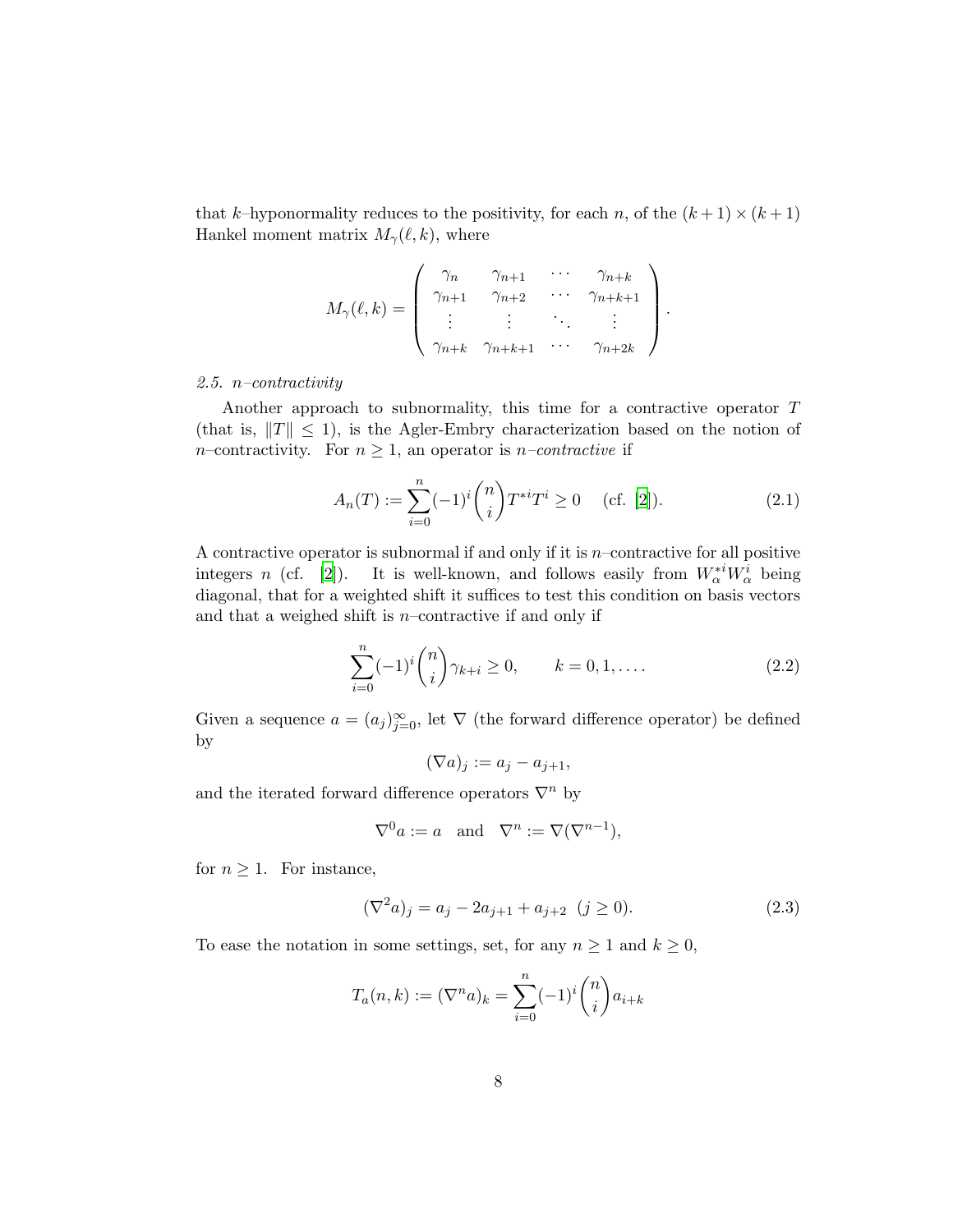(where we write simply  $T(n, k)$  if no confusion as to the sequence a will arise). With a slight abuse of language say that a sequence a is n–contractive if  $T_a(n, k) \geq$ 0 for all  $k = 0, 1, ...$ 

There is alternative language for these and related notions: a sequence a is *n*–monotone if  $T_a(n, k) = (\nabla^n a)_k \geq 0$  for all  $k = 0, 1, ..., n$ –hypermonotone if it is j–monotone for all  $j = 1, \ldots, n$ , and *completely monotone* if it is *n*–monotone for all  $n = 1, 2, \ldots$  Similarly, a sequence is  $n$ -alternating if  $T_a(n, k) = (\nabla^n a)_k \leq 0$ for all  $k = 0, 1, \ldots, n-hyperalternating$  if it is j-alternating for all  $j = 1, \ldots, n$ , and *completely alternating* if it is *n*-alternating for all  $n = 1, 2, \ldots$ . A sequence is n–log monotone (respectively, completely log monotone,  $n$ –log alternating, completely log alternating) if the sequence  $(\ln a_i)$  is n–monotone (respectively, completely monotone,  $n$ –alternating, completely alternating). (Notice that we define log monotonicity using n–monotonicity, so we allow for the sequence to possibly be negative, as in the case of  $\ln a$ , where a is the sequence of moments of a contractive weighted shift. Thus, we allow slightly more generality than in the definition given in  $[9,$  Definition 6.1.])

#### <span id="page-8-0"></span>2.6. n–hypermonotone and n–hyperalternating weighted shifts

**Proposition 2.4.** Suppose  $n \in \mathbb{N}$  and  $(a_k)_{k=0}^{\infty}$  is a sequence of real numbers, and in addition,  $\lim_{k\to\infty} a_k$  exists.

- (i) If  $(a_k)_{k=0}^{\infty}$  is n–monotone, it is n–hypermonotone.
- (ii) If  $(a_k)_{k=0}^{\infty}$  is n-log monotone, it is n-log hypermonotone.
- (iii) If  $(a_k)_{k=0}^{\infty}$  is n–alternating, it is n–hyperalternating.
- (iv) If  $(a_k)_{k=0}^{\infty}$  is n-log alternating, it is n-log hyperalternating.

PROOF. We prove only the first assertion as the other proofs are similar. If  $n = 1$ there is nothing to prove, so assume  $n > 1$ . Suppose for a contradiction that  $(a_k)_{k=0}^{\infty}$  is n–monotone but not n–hypermonotone, and let m be the least integer,  $1 < m \leq n$ , such that the sequence is m–monotone but not  $(m-1)$ –monotone. For each j and k, recall that  $T(j, k)$  is defined by

$$
T(j,k) = \sum_{i=0}^{j} (-1)^{i} {j \choose i} a_{k+i}.
$$

The positivity of  $T(j,k)$  for all k yields j–monotonicity. Further, it is routine that, for any j and  $k$ ,

$$
T(j+1,k) = T(j,k) - T(j,k+1).
$$
 (2.4)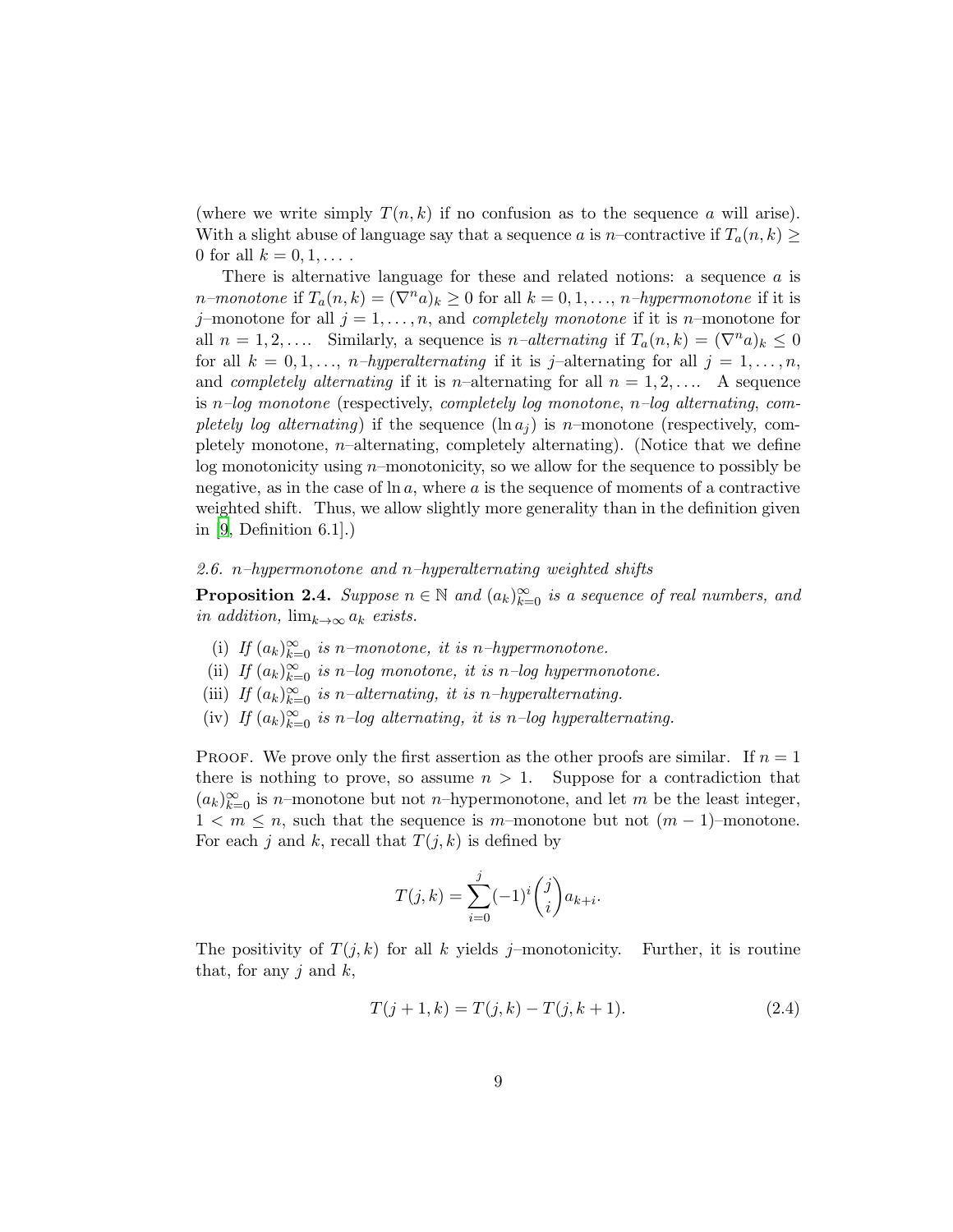Suppose  $k_0$  to be the least k such that

$$
T(m-1,k_0)=\delta<0.
$$

Then

$$
0 \le T(m, k_0) = T(m - 1, k_0) - T(m - 1, k_0 + 1)
$$

forces

<span id="page-9-0"></span>
$$
T(m-1,k_0+1)\leq \delta.
$$

Repeating the argument, we have

$$
T(m-1,k) \le \delta < 0, \quad k \ge k_0. \tag{2.5}
$$

If  $\lim_{k\to\infty} a_k = L$ , then it is elementary that

$$
\lim_{k \to \infty} T(m-1, k) = \sum_{i=0}^{m-1} (-1)^i \binom{m-1}{i} L = 0,
$$

which is a contradiction of  $(2.5)$ .

Observe that in light of the Dirichlet shift  $D$  (that is, the standard 2–isometry whose moment sequence is therefore 2–monotone but not 1–monotone), some assumption like existence of the limit of the weight sequence is required.

<span id="page-9-2"></span>**Corollary 2.5.** Suppose  $(\gamma_k)_{k=0}^{\infty}$  is the sequence of moments of a weighted shift. If the weighted shift is contractive, and  $(\gamma_k)_{k=0}^{\infty}$  is n–monotone for some  $n \in$ N, then  $(\gamma_k)_{k=0}^{\infty}$  is n-hypermonotone. Alternatively, if the sequence  $(\gamma_k)_{k=0}^{\infty}$  is both 1–monotone and n–monotone for some  $n \in \mathbb{N}$ , then the sequence is n– hypermonotone.

PROOF. In either case the sequence  $(\gamma_k)$  is decreasing and bounded below by zero and so has a limit.

<span id="page-9-1"></span>This transfers to the  $n$ -log-monotone and  $n$ -log-hypermonotone case, at least in situations of interest to us.

**Corollary 2.6.** Suppose  $(\gamma_k)_{k=0}^{\infty}$  is the sequence of moments of a (bounded) weighted shift  $W_{\alpha}$ . If  $W_{\alpha}$  is contractive, and its weights have a non-zero limit (in particular, if  $W_{\alpha}$  is hyponormal), then for any  $n \in \mathbb{N}$ , if  $(\gamma_k)_{k=0}^{\infty}$  is  $n$ -log-monotone, then it is n–log-hypermonotone. Alternatively, if the shift is hyponormal or its weights have a non-zero limit, and if the sequence  $(\gamma_k)_{k=0}^{\infty}$  is both 1-log-monotone and n–log-monotone for some  $n \in \mathbb{N}$ , then the sequence is n–log-hypermonotone.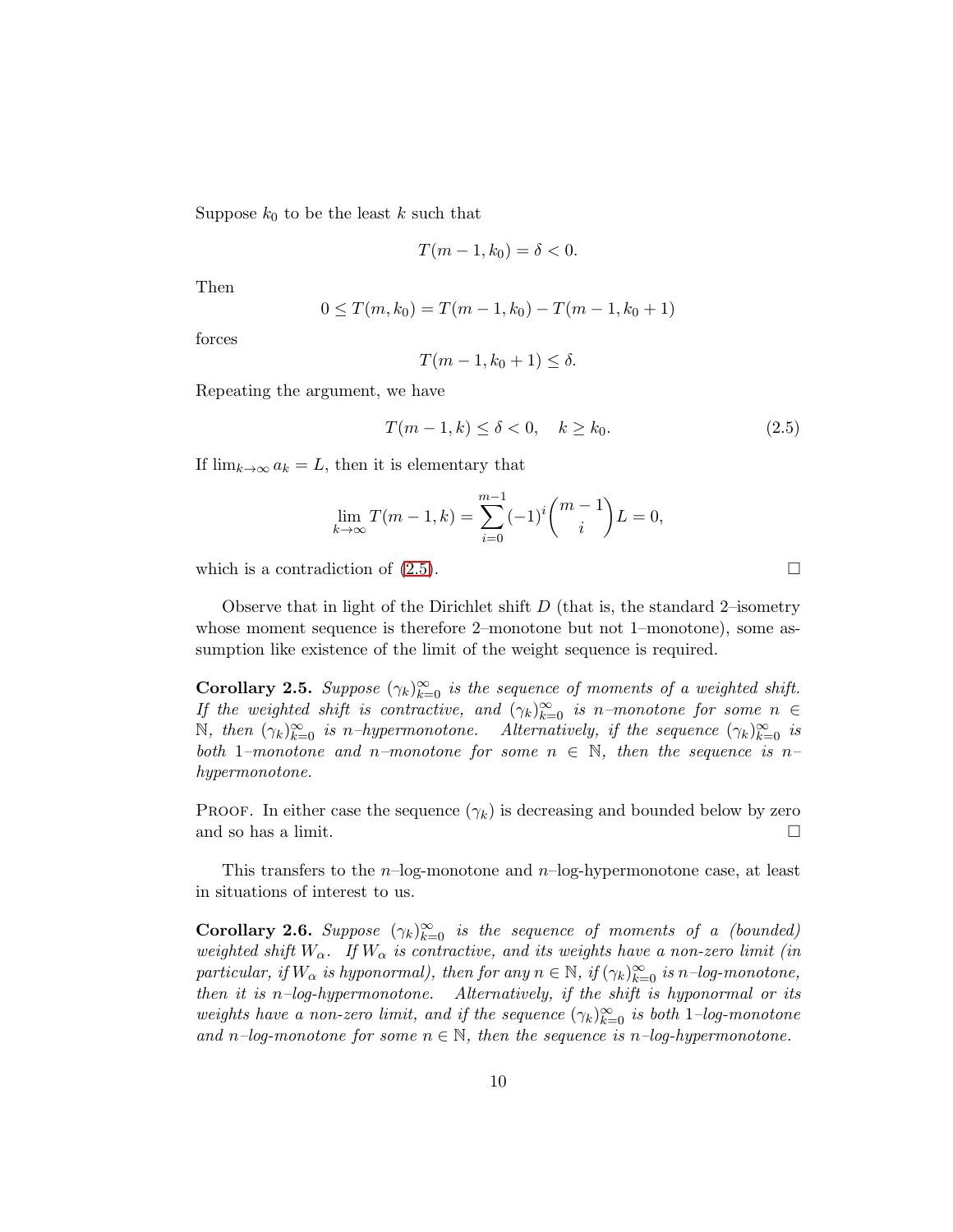PROOF. One applies the previous corollary to the sequence  $(\log \gamma_k)$ , and the only thing to check is that the given conditions yield that the resulting expressions  $T(n, k)$  for the sequence of logs actually have limits, which is straightforward combining the terms using rules of logs.  $\square$ 

We leave to the interested reader the appropriate versions of the corollaries for the *n*–alternating and *n*–log alternating case.

Let us record some results on product sequences. It is trivial that the Schur (term-wise) product of two  $n$ -log monotone sequences is again  $n$ -log monotone (and, in fact, the Schur (term-wise) product of two  $n$ -log alternating sequences is again  $n$ -log alternating). The good thing holds for  $n$ -monotone sequences as well.

**Lemma 2.7.** Suppose  $(a_k)_{k=0}^{\infty}$  and  $(b_k)_{k=0}^{\infty}$  are n-hypermonotone sequences. Then  $(a_k b_k)_{k=0}^{\infty}$  is n–hypermonotone. In particular, if they are moment sequences arising from a contractive weighted shift, and if each is both 1–monotone and n– monotone, it follows that  $(a_k b_k)_{k=0}^{\infty}$  is n-hypermonotone.

PROOF. The first claim follows immediately from Leibniz's rule of differences: if  $\nabla$  is the usual forward difference operator on sequences, then

$$
\nabla^n(a_k b_k) = \sum_{j=0}^n \binom{n}{j} (\nabla^{n-j} a_{k+j}) (\nabla^j b_k).
$$
 (2.6)

Since the coefficients are positive and the differences appearing are non-negative, we have the result. The second claim follows because we have shown that, in the contractive case, *n*–hypermonotonicity and *n*–monotonicity coincide.  $\Box$ 

We end this section with an example where the complete alternating property is crucial in the proof of MID.

**Example 2.8.** ( $\begin{bmatrix} 7 \\ 7 \end{bmatrix}$ , Example 3.5) The weighted shift with weights the sequence  $(\alpha_n)$  defined by

$$
\alpha_n = 1 + \frac{1}{2} + \frac{1}{3} + \ldots + \frac{1}{n+1} - \ln(n+2), \quad n = 0, 1, \ldots,
$$

or the shift with weights the square roots of these, is  $MTD$  and subnormal. This is because this sequence is completely alternating (and it increases to the Euler constant  $\gamma \approx 0.577...$ ).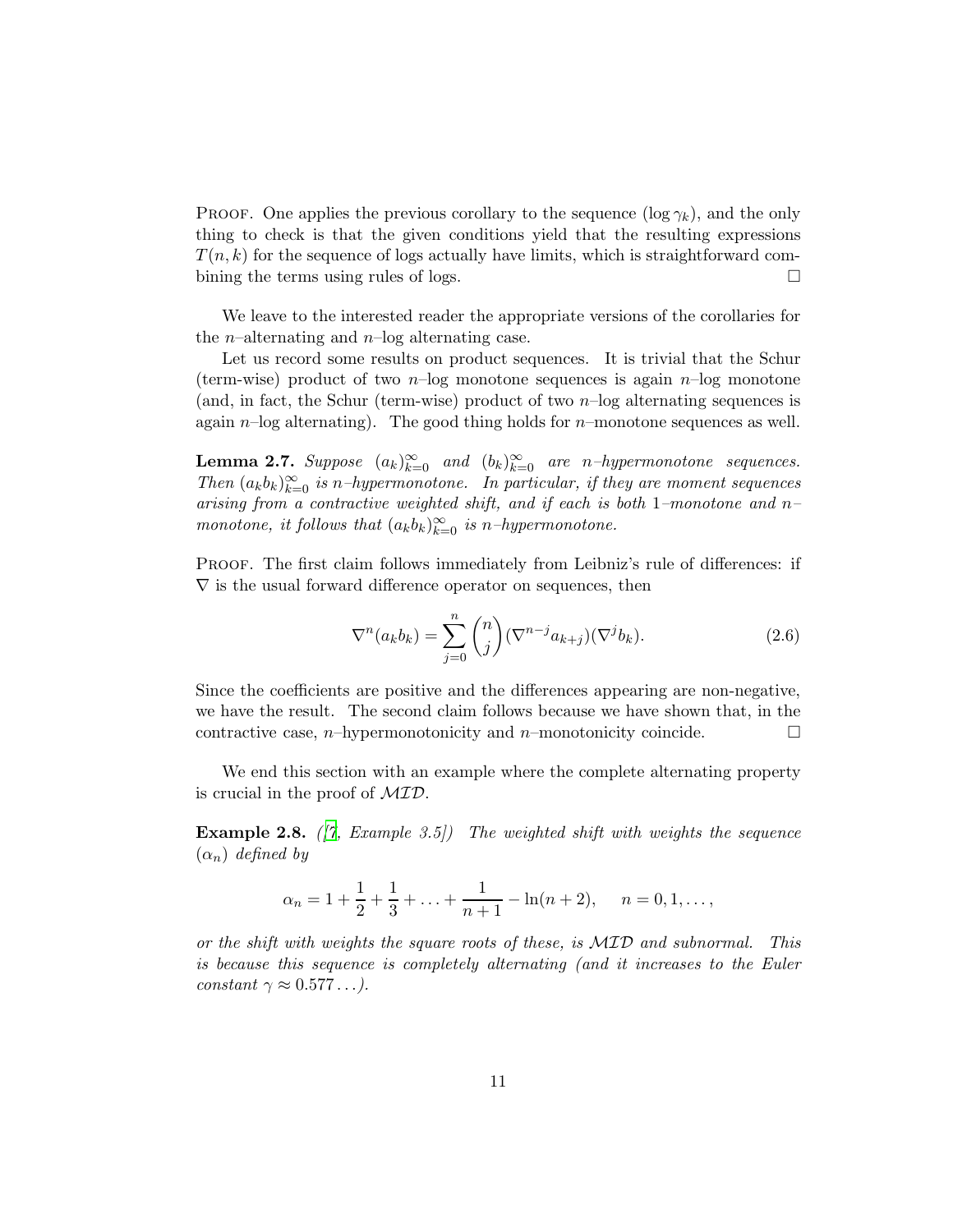#### <span id="page-11-0"></span>2.7. Conditionally positive definite matrices

Throughout this paper, and as is common in the literature, the expression positive definite is to be understood as positive semi-definite; that is, a  $k \times k$ matrix A is *positive definite* (in symbols,  $A \geq 0$ ) if A is Hermitian and  $v^*Av \geq 0$ 0, for all vectors  $v \in \mathbb{C}^k$ . Since we are mainly interested in sequences of real numbers, and matrices built from those sequences, we will focus our discussion on matrices over  $\mathbb{R}$ . Amongst canonical examples of  $k \times k$  positive matrices we mention the Gram matrices  $vv^*$ , the Hilbert matrix  $\left(\frac{1}{i+1}\right)$  $i+j-1$  $\setminus^k$  $_{i,j=1}$ , the Pascal matrix  $\left(\binom{i+j}{i}\right)$  $\binom{t+j}{i}\}_{i,j=1}^k$ , the Lehmer matrix  $\left(\frac{\min\{i,j\}}{\max\{i,j\}}\right)$  $\max\{i, j\}$  $\setminus^k$  $i,j=1$ , and the GCD matrix  $(g.c.d.(i, j))_{i,j=1}^k$ . These matrices have the added property of remaining positive after taking the p–th Schur power, for all  $p > 0$ ; that is, they are infinitely divisible matrices (cf. [\[10\]](#page-25-11)).

**Remark 2.9.** It is easy to see that all positive definite  $2 \times 2$  matrices are infinitely divisible. However, the same is not true of  $3 \times 3$  matrices, witness the matrix

$$
R(a) := \left( \begin{array}{rrr} 1 & 1 & a \\ 1 & 2 & 1 \\ a & 1 & 1 \end{array} \right).
$$

 $R(a)$  is positive definite for all  $a \in [0,1]$ , but  $\det R(a)^{1/2} < 0$  for small positive values of a.

We briefly pause to give a precise definition of conditional positive definiteness; cf. [\[9](#page-25-10), p. 66].

**Definition 2.10.** A Hermitian  $k \times k$  complex matrix  $A = (a_{ij})_{i,j=0}^k$  (i.e.,  $a_{ji} = \overline{a}_{ij}$ for all  $i, j = 0, \ldots, k$ ) is conditionally positive definite (abbreviated CPD) whenever  $c^*Ac := \sum_{i,j=0}^k a_{ij}\bar{c}_ic_j \geq 0$  for all complex vectors  $c \equiv (c_0,c_1,\ldots,c_k)$  such that  $c_0 + c_1 + \ldots + c_k = 0$ . An infinite (scalar) matrix is CPD if all of its principal minors of finite size are CPD.

Clearly, a positive definite matrix is CPD. When  $k = 2$ , A is CPD if and only if  $a_{11} - a_{12} - a_{21} + a_{22} \ge 0$ . When  $k = 3$ , a straightforward calculation reveals that A is CPD if and only if the  $2 \times 2$  matrix

$$
\left(\n\begin{array}{l}\na_{11} - a_{12} - a_{21} + a_{22} & a_{12} - a_{13} - a_{22} + a_{23} \\
a_{21} - a_{22} - a_{31} + a_{32} & a_{22} - a_{23} - a_{32} + a_{33}\n\end{array}\n\right)
$$

.

is positive definite. A much more general result holds, as we will see below. First, we present two elementary observations.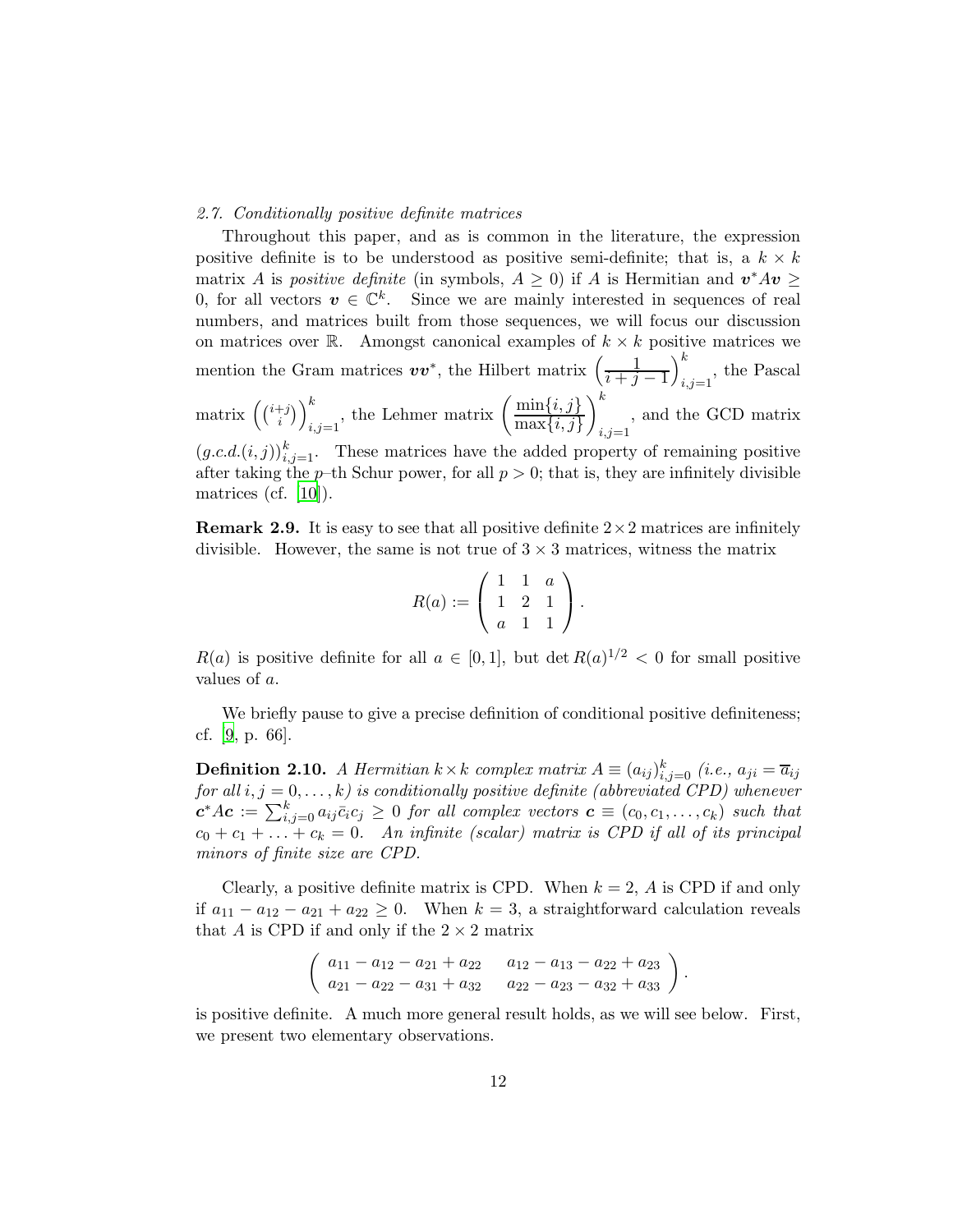**Remark 2.11.** Observe that a real Hermitian matrix A is CPD if and only if it satisfies the CPD positivity condition for vectors with real coordinates adding up to zero. Here is the argument for the non-trivial direction: given a complex vector v whose components sum to zero, we may write  $v = x + iy$  where x and y are real vectors each of whose coordinates must sum to zero. Then

<span id="page-12-0"></span>
$$
\begin{array}{rcl}\n\boldsymbol{v}^* A \boldsymbol{v} & = & (\boldsymbol{x} + \mathrm{i} \boldsymbol{y})^* A (\boldsymbol{x} + \mathrm{i} \boldsymbol{y}) \\
& = & \boldsymbol{x}^T A \boldsymbol{x} + \boldsymbol{y}^T A \boldsymbol{y} - \mathrm{i} \boldsymbol{y}^T A \boldsymbol{x} + \mathrm{i} \boldsymbol{x}^T A \boldsymbol{y} \\
& = & \boldsymbol{x}^T A \boldsymbol{x} + \boldsymbol{y}^T A \boldsymbol{y} - \mathrm{i} (\boldsymbol{y}^T A \boldsymbol{x} - \boldsymbol{x}^T A \boldsymbol{y}) \\
& = & \boldsymbol{x}^T A \boldsymbol{x} + \boldsymbol{y}^T A \boldsymbol{y},\n\end{array} \tag{2.7}
$$

using the fact that  $v^*Av$  must be real (since A is Hermitian) and therefore the imaginary part of  $(2.7)$  must be zero. If we assume that A satisfies conditional positive definiteness for real vectors, we must have  $x^T A x + y^T A y \geq 0$ , and it follows that  $v^*Av \geq 0$ , showing that A satisfies conditional positive definiteness for complex vectors.

**Remark 2.12.** (i) (cf. [\[6](#page-25-12), Lemma 4.1.4]) If A is CPD, then A has at most one negative eigenvalue.

(ii) Assume that a  $k \times k$  matrix A is nonzero, has non-positive entries, and is CPD. Then A has exactly one negative eigenvalue. For, since A is Hermitian, all eigenvalues are real, and not all eigenvalues can be zero. Since the trace of A is non-positive, at least one eigenvalue must be negative. By (i), at most one eigenvalue can be negative, and therefore A has exactly one negative eigenvalue. (iii) Consider a contractive unilateral weighted shift  $W_{\alpha}$ , and its moment matrices

 $M_{\gamma}(0)$  and  $M_{\gamma}(1)$ , whose entries are real numbers in the interval  $(0, 1]$  (recall that we have assumed that the weights are positive). Then  $\log M_{\gamma}(0, k)$  and  $\log M_{\gamma}(1, k)$  are nonzero matrices, have non-positive entries, and are CPD. It follows from (ii) that each of these matrices has exactly one negative eigenvalue.

<span id="page-12-1"></span>Since we wish to study CPD matrices and weighted shifts, the equivalence of (i) and (ii) in the following result is of special interest to us.

**Theorem 2.13.** (cf.  $[6, Theorem 4.1.3], [10], and [22, Problem 6.3.8])$  $[6, Theorem 4.1.3], [10], and [22, Problem 6.3.8])$  $[6, Theorem 4.1.3], [10], and [22, Problem 6.3.8])$  $[6, Theorem 4.1.3], [10], and [22, Problem 6.3.8])$  $[6, Theorem 4.1.3], [10], and [22, Problem 6.3.8])$  For  $k \geq 2$ , let  $A \equiv (a_{ij})_{i,j=1}^k$  be a Hermitian  $k \times k$  matrix. The following statements are equivalent.

 $(i)$  A is CPD.

(ii)  $B := (a_{ij} - a_{i,j+1} - a_{i+1,j} + a_{i+1,j+1})_{i,j=1}^{k-1}$  is positive definite.

(iii) There exist real numbers  $\omega_i$   $(i = 1, ..., k)$  such that  $C := (a_{ij} - \omega_i - \omega_j)_{i,j}^k$  $i,j=1$ is positive definite.

<span id="page-12-2"></span>(iv) For all  $p > 0$ , the  $k \times k$  matrix  $e^{pA}$  is positive definite.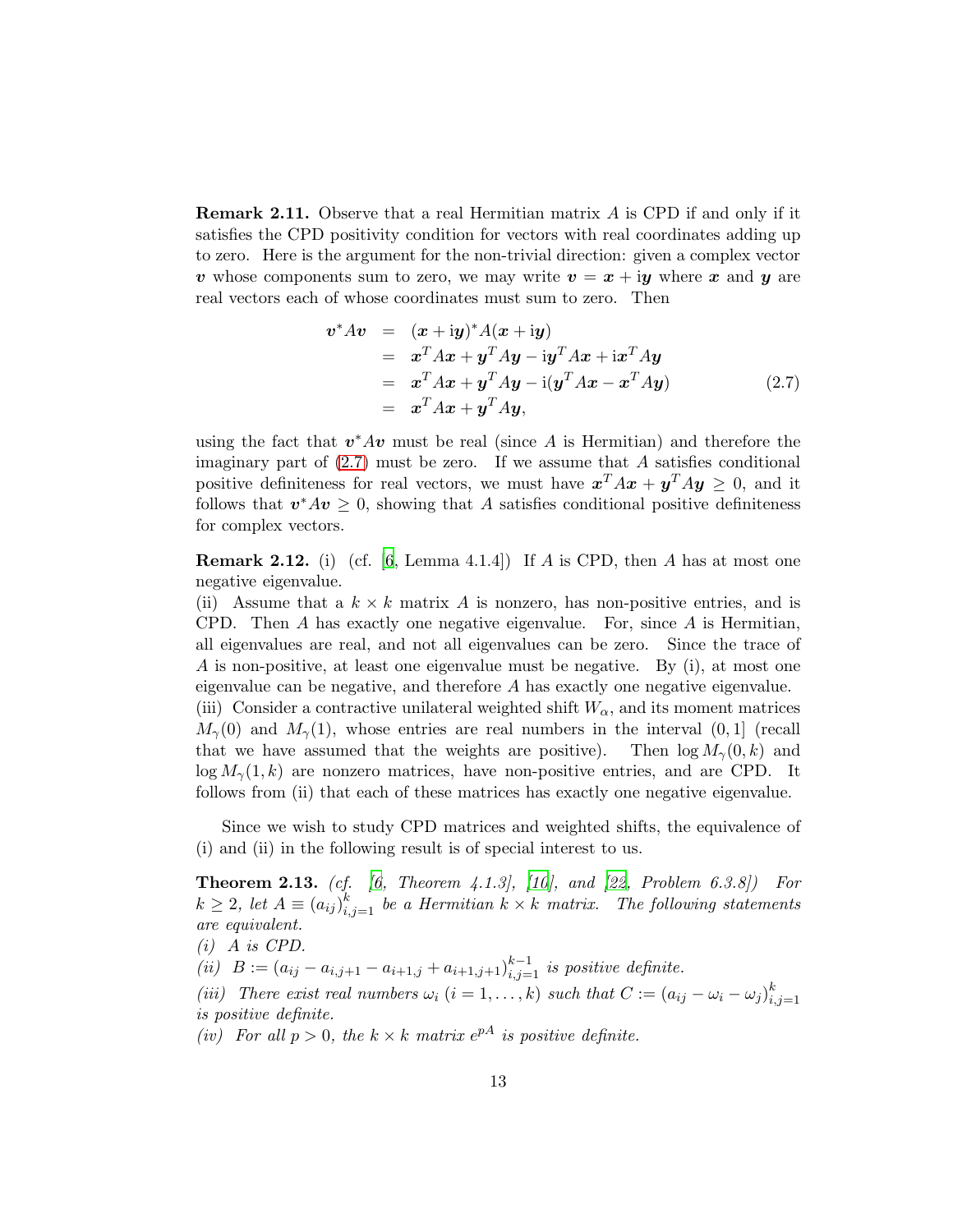**Remark 2.14.** Assume that the matrix  $A$  in Theorem [2.13](#page-12-1) is Hankel, so the entries are of the form  $a_{ij} = w_{i+j}$ . Then the entries of the matrix B in (ii) are of the form  $w_{i+j} - 2w_{i+j+1} + w_{i+j+2}$ . This sum is precisely what one obtains by letting the square of the forward difference operator  $\nabla$  act on w (cf. [\(2.3\)](#page-7-1)). We'll revisit this viewpoint in Subsection [3.1.](#page-16-0)

We now establish a link between conditional positive definiteness and unilateral weighted shifts; cf. Lemma [2.2.](#page-6-1)

**Remark 2.15.** Let A be a  $k \times k$  matrix with positive entries, and assume that -A is CPD. Then the  $k \times k$  matrix R of reciprocals, defined as  $r_{ij} := \frac{1}{a_{ij}}$ , is infinitely divisible [\[22](#page-26-7), Subsection 6.3, Problem 11].

<span id="page-13-0"></span>We now present a proposition crucial for our purposes, which R. Bhatia [\[10](#page-25-11)] attributes to C. Loewner and which may be found in [\[22](#page-26-7)].

**Proposition 2.16.** ([\[22,](#page-26-7) Theorem 6.3.13]) Suppose M is a symmetric matrix with positive entries. Then M is infinitely divisible if and only if  $\log M$  (meaning the Hadamard logarithm matrix) is CPD.

Remark 2.17. CPD matrices are intrinsically associated with distance matrices, as follows. In  $\mathbb{R}^d$ , consider k points  $p^{(1)}, \ldots, p^{(k)}$  and their Euclidean distances  $\left\| \boldsymbol{p}^{(i)} - \boldsymbol{p}^{(j)} \right\|$ <sup>2</sup>  $(i, j = 1, \ldots, k)$ . Now form the  $k \times k$  matrix  $D(\boldsymbol{p}^{(1)}, \ldots, \boldsymbol{p}^{(k)}) \equiv$  $(d_{ij})_{i,j=1}^k$  where  $d_{ij}(\boldsymbol{p}^{(1)},\ldots,\boldsymbol{p}^{(k)}):=\left\|\boldsymbol{p}^{(i)}-\boldsymbol{p}^{(j)}\right\|$ <sup>2</sup>, for *i*, *j* = 1, ..., *k*; *D*  $\equiv$  *D*( $p^{(1)}$ ,  $\ldots, \mathbf{p}^{(k)}$  is called the *distance* matrix associated with the k-tuple  $(\mathbf{p}^{(1)}, \ldots, \mathbf{p}^{(k)})$ . Clearly,  $d_{ii} = 0$  for  $i = 1, ..., k$ , so the diagonal entries of D are all zero. Moreover,  $-D$  is CPD, as a calculation reveals. In fact, fix i and j and write  $||p^{(i)} - p^{(j)}||^2 =$  $\frac{1}{2}$  $\left\| \bm{p}^{(i)} \right\|$  $\| \bm{p}^{(j)} \|$  $\mathcal{L}^2 - 2 \langle p^i, p^j \rangle$ . Now let  $\omega_i := ||p^{(i)}||$  $^2, \; m_{ij} \; := \; \omega_i + \omega_j, \; M \; :=$  $(m_{ij})_{i,j=1}^k$ , and  $g_{ij} := \langle \boldsymbol{p}^i, \boldsymbol{p}^j \rangle$ . For  $k \geq 2$ , consider the map from Hermitian  $k \times k$  matrices to Hermitian  $(k-1) \times (k-1)$  matrices, given by  $A \mapsto \Phi(A) :=$  $(a_{ij} - a_{i,j+1} - a_{i+1,j} + a_{i+1,j+1})_{i,j=1}^{k-1}$ . The above mentioned matrix M is a typical element of the linear subspace of  $k \times k$  matrices A such that  $\Phi(A) = 0$ ; that is,  $M \in \text{ker } \Phi$ . It follows that D can be written as the difference between a matrix in ker  $\Phi$  and twice the Gramian matrix  $G := (g_{ij})_{i,j=1}^k$ .

Now consider an arbitrary CPD Hermitian  $k \times k$  matrix  $A \equiv (a_{ij})_{i,j=1}^k$  and let  $H_A := (h_{ij})_{i,j=1}^k$ , with  $h_{ij} := (a_{ii} + a_{jj})/2 \quad (i,j = 1,...,k)$ . We already know that  $\Phi(H_A) = 0$ , so  $H_A \in \text{ker } \Phi$ . Moreover,  $A - H_A$  is CPD and has diagonal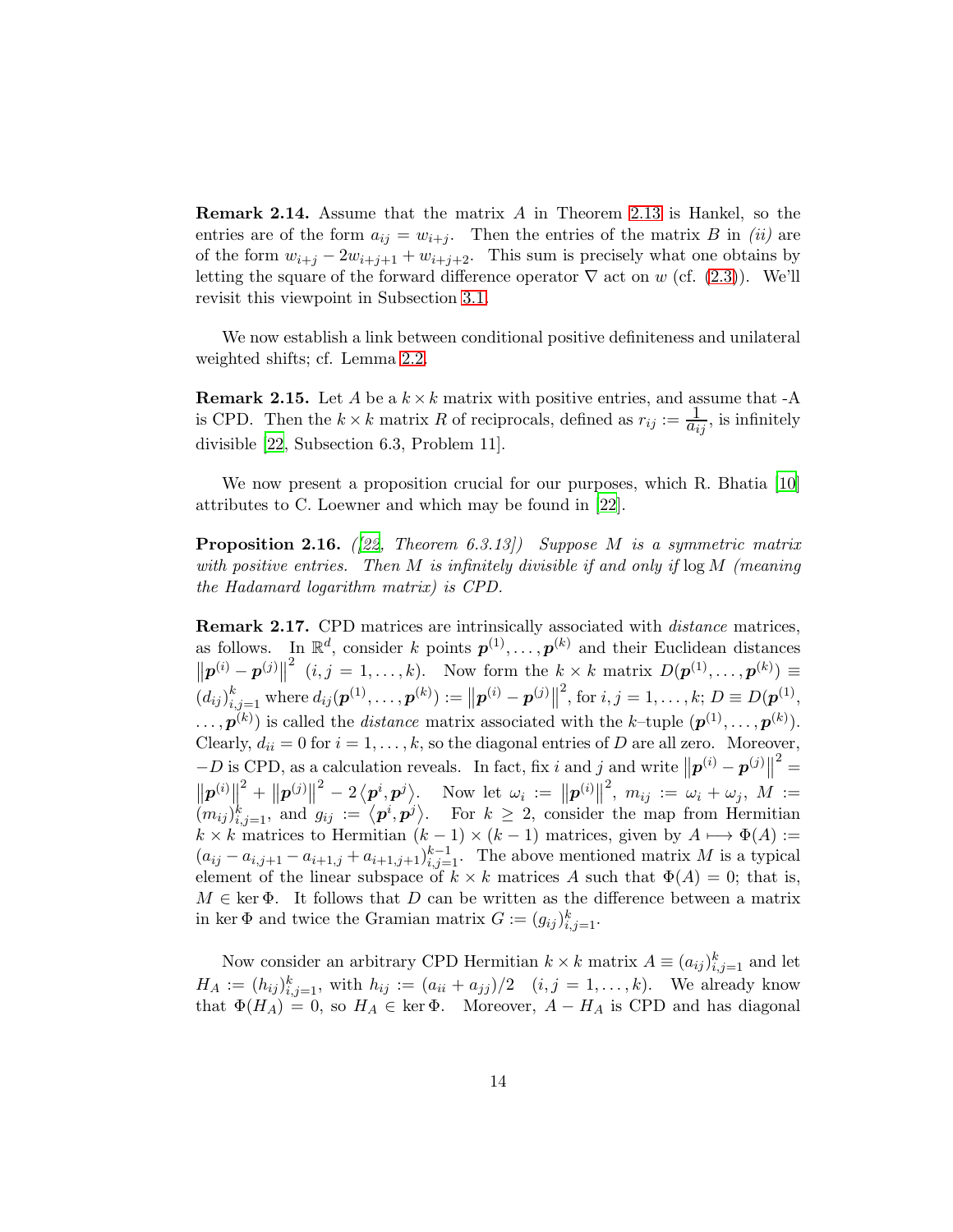identically equal to zero; then, by [\[6,](#page-25-12) Theorem 4.1.7],  $-(A - H_A)$  is a distance matrix. From the discussion above, we see that

$$
-(A - H_A) = M - 2G,
$$

for some  $M \in \text{ker } \Phi$  and G Gramian. As a result, we can prove that, given a CPD Hermitian  $k \times k$  matrix A, one can find a positive integer d, and k points  $\boldsymbol{p}^{(i)} \in \mathbb{R}^d$   $(i = 1, \ldots, k)$ , such that  $A - 2G \in \text{ker } \Phi$ , where G is the Gramian of the k–tuple  $(\boldsymbol{p}^{(1)}, \ldots, \boldsymbol{p}^{(k)})$ . In particular,  $\Phi(A) = 2\Phi(G) \geq 0$ , since it is well-known that Gramians are PD (see, for instance, [\[23,](#page-26-8) Theorem 7.2.10]).

We close this section by mentioning a very recent paper of Z.J. Jabbonski, I.B. Jung and J. Stochel [\[24](#page-26-9)], in which they study the CPD condition for operators on Hilbert space. The focus is on CPD sequences of exponential growth, with emphasis given to obtaining criteria for their positive definiteness.

#### <span id="page-14-0"></span>3. A Bridge Between  $k$ -hyponormality and n-contractivity

Proposition [2.16](#page-13-0) establishes an equivalence between the infinite divisibility of a moment matrix  $M$  and the conditional positive definiteness of its Schur logarithm  $log M$ . This allows us to view k-hyponormality under a new lens, and describe moment infinite divisibility of a weighted shift  $W_{\alpha}$  as follows; for each  $k \geq 1$ ,  $i \geq 0$ , and  $p > 0$ , the matrix

$$
M_{\gamma}^{p}(i,k) = \begin{pmatrix} \gamma_{i}^{p} & \gamma_{i+1}^{p} & \gamma_{i+2}^{p} & \cdots & \gamma_{i+k}^{p} \\ \gamma_{i+1}^{p} & \gamma_{i+2}^{p} & \cdots & \cdots & \gamma_{i+k+1}^{p} \\ \gamma_{i+2}^{p} & \cdots & \cdots & \cdots & \gamma_{i+k+2}^{p} \\ \vdots & \vdots & \vdots & \ddots & \vdots \\ \gamma_{i+k}^{p} & \gamma_{i+k+1}^{p} & \gamma_{i+k+2}^{p} & \cdots & \gamma_{i+2k}^{p} \end{pmatrix}
$$

is positive definite, where the  $\gamma_i$  are the moments of the shift. (When  $p=1$ , we will simply write  $M_{\gamma}(i,k)$ .)

The following two corollaries are immediate. Note, however, that in this context we do not need to assume that  $W_{\alpha}$  is a contraction: while the Agler conditions (equivalently, the approach through monotone moment sequences) yield subnormality for a contraction (but not in general, viz. the Dirichlet shift), the  $k$ –hyponormality conditions do yield subnormality for any shift.

Observe also that if we wish to operate at the level of infinite matrices of moments, we must take care that we examine two such matrices. Recall that for subnormality we are in pursuit of *Stieltjes* moment sequences, that is, moment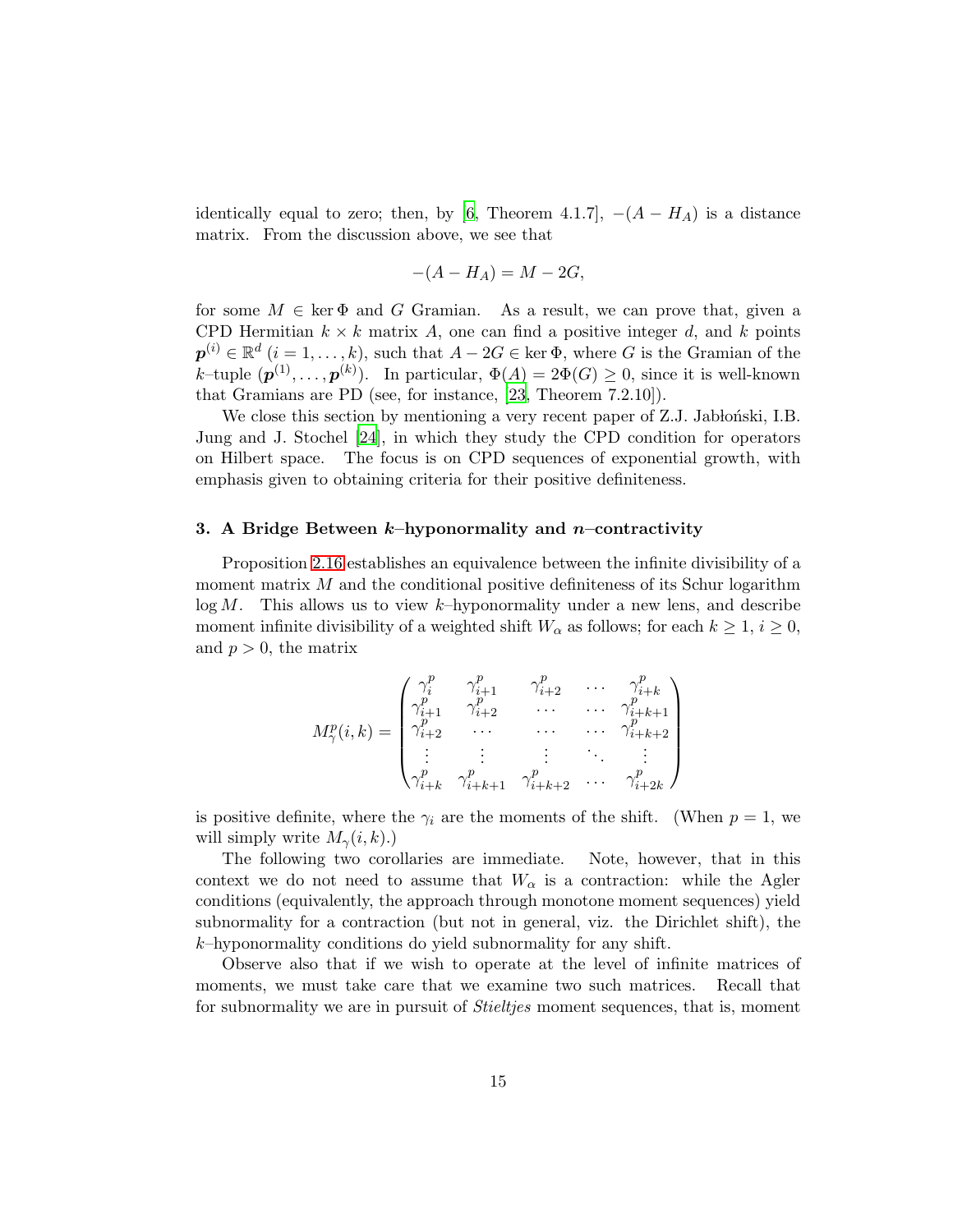sequences  $(\gamma_n)_{n=0}^{\infty}$  for which the following two matrices are simultaneously positive definite [\[3](#page-25-13)]:

$$
M_{\gamma}(0) \equiv M_{\gamma}(0,\infty) := \left(\begin{array}{cccccc}\gamma_0 & \gamma_1 & \cdots & \gamma_k & \cdots \\
\gamma_1 & \gamma_2 & \cdots & \gamma_{k+1} & \cdots \\
\vdots & \vdots & \ddots & \vdots & \vdots \\
\gamma_k & \gamma_{k+1} & \cdots & \gamma_{k+2n} & \cdots \\
\vdots & \vdots & \ddots & \vdots & \cdots\n\end{array}\right) (3.1)
$$

and

$$
M_{\gamma}(1) \equiv M_{\gamma}(1,\infty) := \begin{pmatrix} \gamma_1 & \gamma_2 & \cdots & \gamma_{k+1} & \cdots \\ \gamma_2 & \gamma_3 & \cdots & \gamma_{k+2} & \cdots \\ \vdots & \vdots & \ddots & \vdots & \vdots \\ \gamma_{k+1} & \gamma_{k+2} & \cdots & \gamma_{k+2n+1} & \cdots \\ \vdots & \vdots & \ddots & \vdots & \cdots \end{pmatrix} . \tag{3.2}
$$

**Corollary 3.1.** Let  $W_{\alpha}$  be a weighted shift. Then  $W_{\alpha}$  is  $\mathcal{MID}$  if and only if for each  $i \geq 0$  and each  $k \geq 1$ ,  $\log M_{\gamma}(i,k)$  is CPD (equivalently, both  $\log M_{\gamma}(0)$  and  $log M<sub>γ</sub>(1)$  are CPD).

<span id="page-15-1"></span>**Corollary 3.2.** Let  $W_{\alpha}$  be a weighted shift and let  $k \in \mathbb{N}$ . Then  $W_{\alpha}^{p}$  is khyponormal for all  $p > 0$  if and only if  $\log M_{\gamma}(i, k)$  is CPD for each  $i \geq 0$ .

We leave to the interested reader to show that the corollaries may be improved to add the equivalent condition "subnormal for each p in some interval  $[0, \delta)$  with  $\delta > 0$ " (respectively, "k-hyponormal for each p in some interval  $[0, \delta)$  with  $\delta > 0$ "). This may be accomplished by considering positivity of Schur products of positive matrices.

<span id="page-15-0"></span>We may apply this to a weighted shift to yield the following result. This yields a test for subnormality which is, as far as we know, new.

**Proposition 3.3.** Let  $W_{\alpha}$  be a weighted shift with moment sequence  $\gamma = (\gamma_n)_{n=0}^{\infty}$ . The following statements are equivalent.

(i)  $W_{\alpha}$  is  $\mathcal{MID}$ .

(ii) The sequence 
$$
(\delta_n)_{n=0}^{\infty}
$$
 with  $\delta_n = \ln\left(\frac{\gamma_n \gamma_{n+2}}{\gamma_{n+1}^2}\right)$  is a Stieltjes moment sequence.  
(iii) The weighted shift with moments  $\left(\frac{\delta_n}{\delta_0}\right)$  is subnormal.

PROOF. This is immediate from the fact that  $\log M_{\gamma}(0)$  and  $\log M_{\gamma}(1)$  must be CPD, Theorem [2.13](#page-12-1) (i)  $\Leftrightarrow$  (ii), and the standard two-matrix requirement that a sequence be a Stieltjes moment sequence. sequence be a Stieltjes moment sequence.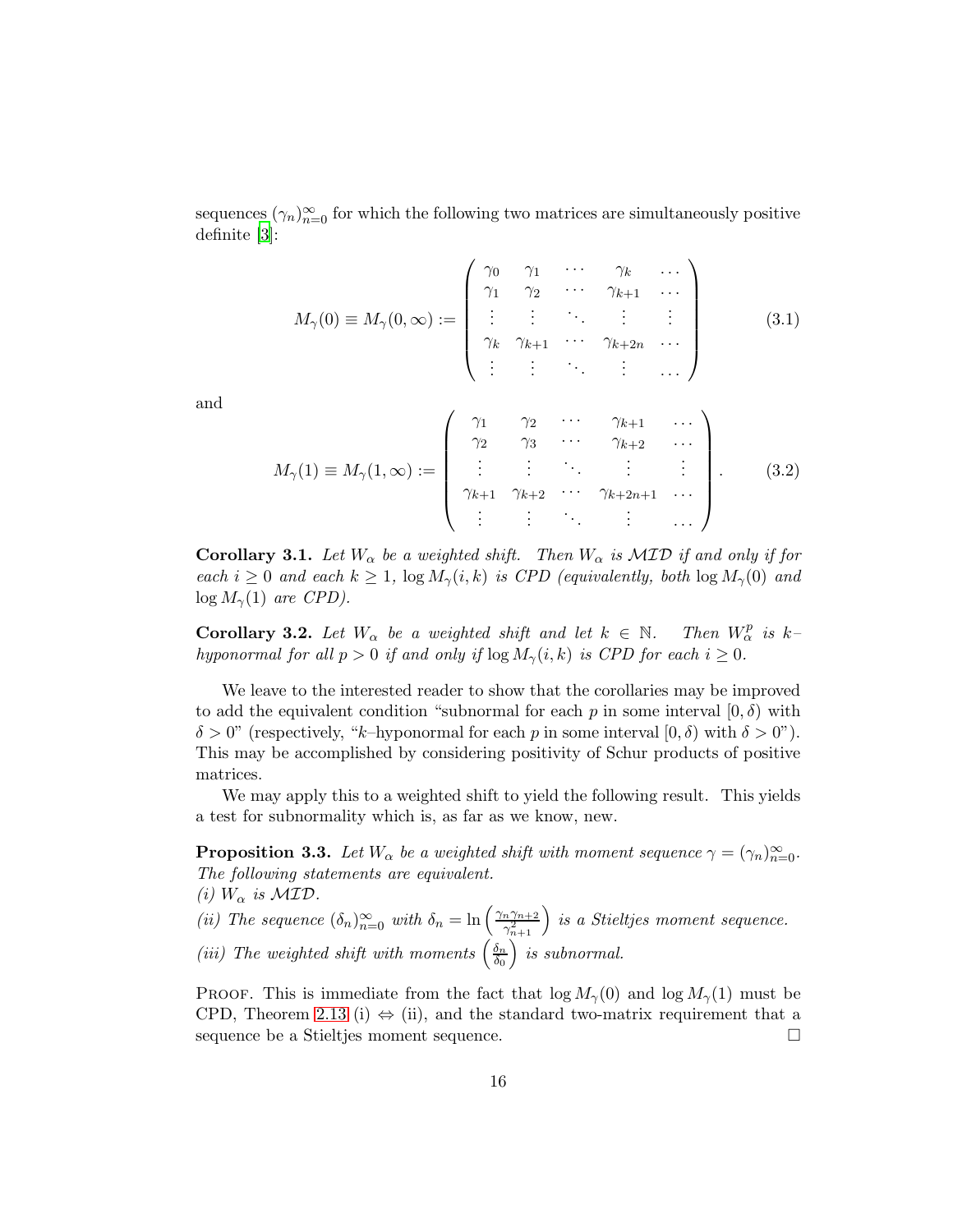When the weighted shift is a contraction we may add to the list, in Proposition [3.3,](#page-15-0) of conditions equivalent to moment infinite divisibility, as we do in the following theorem. Note that, however, as in the observation following Corollary [3.2,](#page-15-1) we may instead add a condition only on some Schur powers  $p$  for  $p$  in a small interval  $[0, \delta)$ . To extend this to all  $p > 0$ , one needs to resort to Schur multiplication to go from say, p to 2p, and so on.

We now prove our first main result, which we restate for the reader's convenience.

**Theorem 3.4.** Let  $W_{\alpha}$  be a contractive weighted shift, and let  $M_{\gamma}(i,k)$ ,  $M_{\gamma}(0)$ and  $M_{\gamma}(1)$  be as above. The following statements are equivalent.

- (i)  $W_{\alpha}$  is  $\mathcal{MID}$ .
- (ii)  $\log M_{\gamma}(0)$  and  $\log M_{\gamma}(1)$  are CPD.
- (iii) For every  $i \geq 0$  and every  $k \geq 1$ ,  $\log M_{\gamma}(i, k)$  is CPD.
- (iv) For every  $p > 0$ ,  $M_{\gamma}^p(0)$  and  $M_{\gamma}^p(1)$  are positive definite.
- (v) For every  $p > 0$ ,  $M_{\gamma}^{p}(0)$  and  $M_{\gamma}^{p}(1)$  are CPD.
- (vi) The moment sequence  $\gamma$  is log completely monotone.
- (vii) The weight sequence  $\alpha$  is log completely alternating.

PROOF. The only assertion not immediate is the equivalence of  $M_\gamma^p(0)$  and  $M_\gamma^p(1)$ being CPD (for all  $p > 0$ ) to the others. Fix some power  $p > 0$  for the moment. Using the observation just before the theorem, the condition in question yields all of the  $2k$ –monotonicity conditions, and, using Corollary [2.6](#page-9-1) we obtain  $2k$ – hypermonotonicity for all k, yielding that the sequence of moments  $\gamma^p$  is completely monotone. Since p was arbitrary, this yields the result.

In view of the results in this section, one can try and extend the notion of moment infinite divisibility for weighted shifts to arbitrary contractions on Hilbert space, using the polar decomposition factor, as in Problem [3.5](#page-16-1) below. We plan to pursue this idea in a forthcoming paper.

<span id="page-16-1"></span>Problem 3.5. Starting with the canonical polar decomposition of a subnormal operator,  $T \equiv V |T|$ , should one consider the subnormality of  $V |T|^p$  for all  $p > 0$ as the proper analog of moment infinite divisibility?

#### <span id="page-16-0"></span>3.1. A unifying condition

It is well-known that k–hyponormality for all  $k = 1, 2, \ldots$  is necessary and sufficient for subnormality of an operator; it is true as well that  $n$ -contractivity for all  $n = 1, 2, \ldots$  is sufficient for subnormality of an operator, and necessary if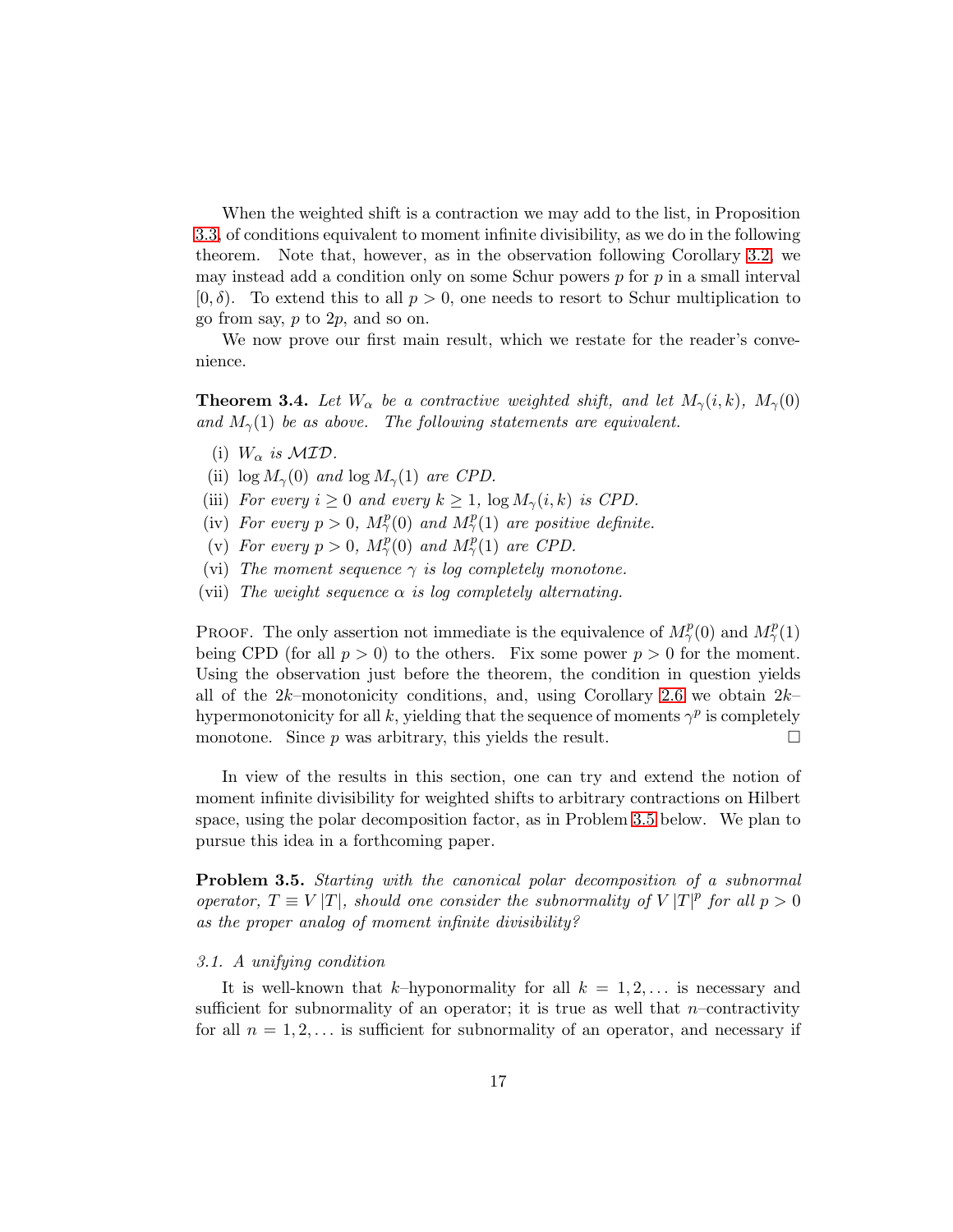the operator is a contraction. Of course these, in their equivalents as conditions on moments of the shift, hold as well. With the exception of [\[20](#page-26-0), Theorem 1.2], which shows in general that  $k$ -hyponormality implies  $2k$ -contractivity, and work in  $[1]$  which gives, in a very special case, a situation in which each k–hyponormality coincides exactly with a particular  $n$ –contractivity, the two sets of conditions have remained resistant to a common point of view. It is the goal of this subsection to give a more general condition exhibiting a unified point of view yielding the sets of conditions.

We will have occasion to operate mainly upon a sequence likely in the sequel to be the moment sequence of a weighted shift (often contractive), so we will employ  $\gamma = (\gamma_n)_{n=0}^{\infty}$  for this sequence. Recall the forward difference operator  $\nabla$  acting on sequences by  $\nabla(\gamma)_n = \gamma_n - \gamma_{n+1}$  for all  $n = 0, 1, \ldots$ , and with its powers defined iteratively as  $\nabla^{m+1}(\gamma) := \nabla(\nabla^m(\gamma))$  for all  $m \geq 0$ ; we let  $\nabla^0(\gamma) := \gamma$ . Note that m–contractivity means that  $\nabla^{m}(\gamma)$  is a non-negative sequence.

For a sequence  $a = (a_n)_{n=0}^{\infty}$ ,  $k \ge 1$ , and  $i \ge 0$ , we let  $M_a(i,k)$  denote the Hankel matrix of size  $k + 1$  by  $k + 1$  given by

$$
M_a(i,k) := \begin{pmatrix} a_i & a_{i+1} & a_{i+2} & \dots & a_{i+k} \\ a_{i+1} & a_{i+2} & \dots & a_{i+k+1} \\ a_{i+2} & \dots & \dots & a_{i+k+2} \\ \vdots & \vdots & \vdots & \ddots & \vdots \\ a_{i+k} & a_{i+k+1} & a_{i+k+2} & \dots & a_{i+2k} \end{pmatrix}
$$

.

(Observe that we use the positive integer k to keep track of  $k$ –hyponormality, but the actual size of the related matrices is  $k + 1$ , as in Subsection [2.4.](#page-6-0)) In the case of a weighted shift, k–hyponormality is exactly that  $M_{\gamma}(i,k)$  is positive definite for each  $i = 0, 1, \ldots$  Observe that by Theorem [2.13](#page-12-1) (i)  $\Leftrightarrow$  (ii) applied to Hankel matrices, it follows that  $M_{\gamma}(i,k)$  is a CPD matrix if and only if  $M_{\nabla^2(\gamma)}(i,k-1)$ is positive definite; see also Remark [2.14.](#page-12-2)

<span id="page-17-0"></span>**Definition 3.6.** Let  $k \geq 1$  and  $0 \leq m \leq k$ . We say a sequence  $\gamma = (\gamma_n)_{n=0}^{\infty}$  is  $(k, 2m)$ –PD if, for every  $i \geq 0$ , the matrix  $M_{\nabla^{2m}(\gamma)}(i, k-m)$  is positive definite. Similarly, we say the sequence is  $(k, 2m)$ –CPD if, for every  $i \geq 0$ , the matrix  $M_{\nabla^{2m}(\gamma)}(i,k-m)$  is CPD.

We will abuse language slightly to say a weighted shift  $W_{\alpha}$  with moment sequence  $\gamma$  is  $(k, 2m)$ –PD (respectively,  $(k, 2m)$ –CPD) if its moment sequence is. Observe that a weighted shift is k–hyponormal exactly when it is  $(k, 0)$ –PD; a computation shows that a shift is  $(k, 2k)$ –PD if and only if it is  $2k$ –contractive. This is the sense in which the k–hyponormality condition and the  $2k$ –contractivity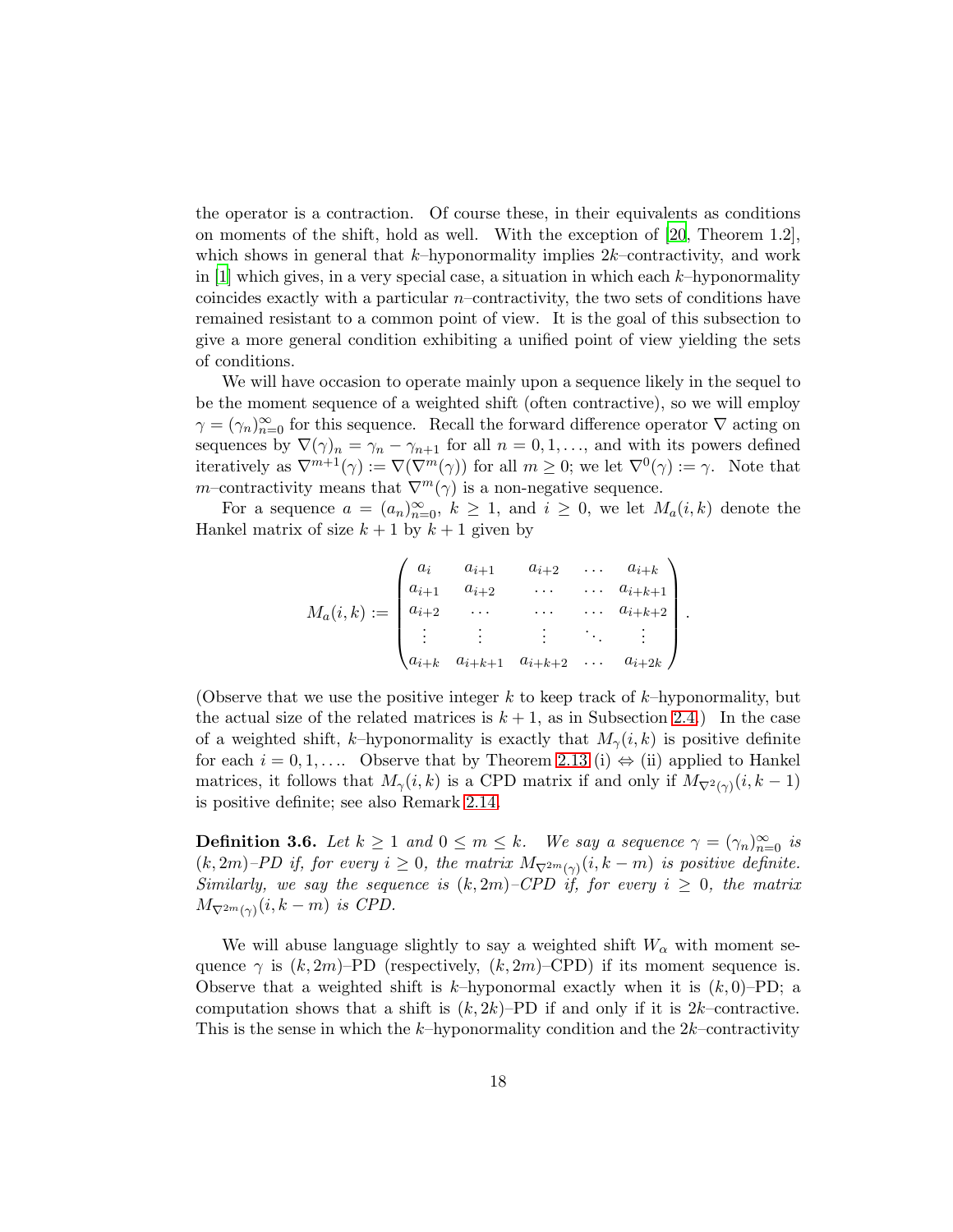condition are simply instances (in fact, extremes) of the single more general condition. It is productive to think of the condition as beginning with the moment matrix of size  $k + 1$ , employing repeatedly the matrix transformation implicit in Theorem [2.13](#page-12-1) (ii), and insisting that the matrix obtained after  $m$  such steps be positive definite (respectively, CPD).

Observe also that if the shift  $W_{\alpha}$  is a contraction, with some other mild condition (such as hyponormality), and if  $W_{\alpha}$  is  $(k, 2k)$ –PD, then its moment sequence is  $2k$ -hypermonotone (see Corollary [2.5\)](#page-9-2).

<span id="page-18-1"></span>We now record the following proposition.

**Proposition 3.7.** Let  $W_{\alpha}$  be a unilateral weighted shift,  $k \geq 1$ , and  $0 \leq m \leq k$ .<br> Assume that  $W_{\alpha}$  is  $(k, 2m)$ –CPD. Then  $W_{\alpha}$  is  $2m$ –contractive.  $(2m + 2)$ – Assume that  $W_{\alpha}$  is  $(k, 2m)$ –CPD. Then  $W_{\alpha}$  is  $2m$ –contractive,  $(2m + 2)$ –  $contractive, \ldots, 2k-contractive.$ 

PROOF. This is just a computation: use each matrix  $M_{\nabla^{2m}(\gamma)}(i, k - m)$  as a quadratic form against an appropriately sized "negative binomial" vector, such as  $(0, 0, 1, -1, 0)$  or  $(0, 1, -3, 3, -1, 0, 0)$ . To show one significant instance of this calculation, let  $k = 4$ ,  $m = 2$  and  $i = \ell$ . Then  $M_{\nabla^2 \gamma}(\ell, k - m)$  becomes

$$
M_{\nabla^2 \gamma}(\ell,2) = \begin{pmatrix} \gamma_{\ell} - 2\gamma_{\ell+1} + \gamma_{\ell+2} & \gamma_{\ell+1} - 2\gamma_{\ell+2} + \gamma_{\ell+3} & \gamma_{\ell+2} - 2\gamma_{\ell+3} + \gamma_{\ell+4} \\ \gamma_{\ell+1} - 2\gamma_{\ell+2} + \gamma_{\ell+3} & \gamma_{\ell+2} - 2\gamma_{\ell+3} + \gamma_{\ell+4} & \gamma_{\ell+3} - 2\gamma_{\ell+4} + \gamma_{\ell+5} \\ \gamma_{\ell+2} - 2\gamma_{\ell+3} + \gamma_{\ell+4} & \gamma_{\ell+3} - 2\gamma_{\ell+4} + \gamma_{\ell+5} & \gamma_{\ell+4} - 2\gamma_{\ell+5} + \gamma_{\ell+6} \end{pmatrix},
$$

and therefore

$$
\begin{pmatrix} 1 & -1 & 0 \end{pmatrix} M_{\nabla^2 \gamma}(\ell, 2) \begin{pmatrix} 1 \\ -1 \\ 0 \end{pmatrix} = \gamma_{\ell} - 4\gamma_{\ell+1} + 6\gamma_{\ell+2} - 4\gamma_{\ell+3} + \gamma_{\ell+4},
$$

<span id="page-18-0"></span>which is one of the Agler expressions needed to verify 4–contractivity.  $\Box$ 

#### 3.2. A family of intermediate ladders

It is well-known that the k–hyponormality conditions  $(k \in \mathbb{N})$  provide a "ladder" with subnormality at the top, and that the  $n$ -contractivity conditions  $n = 1, 2, \ldots$  serve similarly if the shift is a contraction. If W is a contraction whose weights have a limit (for example, it is hyponormal), and if we fix some m, the  $(k, 2m)$ –PD or  $(k, 2m)$ –CPD conditions (for  $k \ge m$ ) form a similar ladder. The proof is immediate from Proposition [3.7,](#page-18-1) the fact that (in the presence of contractivity) n–monotonicity implies n–hypermonotonicity, and the Agler-Embry characterization of subnormality as applied to a shift.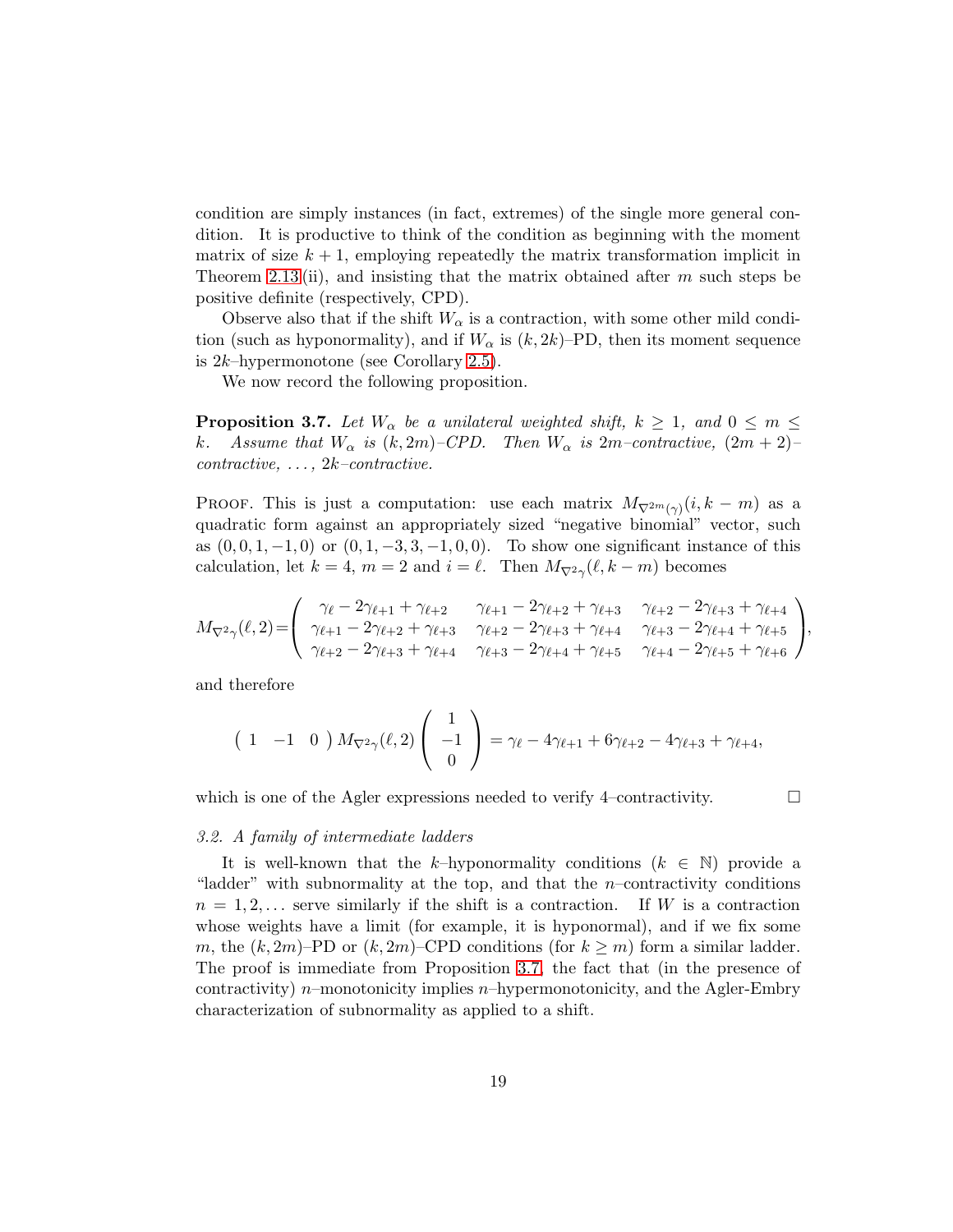**Theorem 3.8.** Let  $W$  be a contractive weighted shift whose weights have a limit (for example, if W is hyponormal), and fix  $m \in \mathbb{N}$ . If for all  $k \geq m$ , W is  $(k, 2m)$ –PD or  $(k, 2m)$ –CPD, W is subnormal.

We turn next to some results showing that these ladders are "different" by considering zeroth-weight perturbations  $A_i(x)$  of the Agler shifts  $A_i$ . Recall that the moment sequence  $\gamma^{(j)} = (\gamma_n^{(j)})_{n=0}^{\infty}$  of the j-th Agler shift satisfies

$$
\gamma_n^{(j)} = \frac{(j-1)! \, n!}{(n+j-1)!} \quad (j \ge 2, n \ge 0). \tag{3.3}
$$

It is a computation to show that

$$
\nabla(\gamma^{(j)}) = \frac{j-1}{j} \cdot \gamma^{(j+1)}
$$

and that therefore

<span id="page-19-1"></span>
$$
\nabla^{2m}(\gamma^{(j)}) = \frac{j-1}{j+2m-1} \cdot \gamma^{(j+2m)}.
$$
 (3.4)

Observe that this is in general not a moment sequence, because  $(\nabla^{2m}(\gamma^j))_0$  may not be equal to 1. However, since  $A_j$  is subnormal for all  $j$ ,  $\nabla^{2m}(\gamma^j)$  is, up to a normalizing constant, a Stieltjes moment sequence.

#### <span id="page-19-0"></span>3.3. Cutoffs for rank-one perturbations of the Agler shifts

Recall that if we form the standard Hankel matrices of moments of a weighted shift, n–hyponormality amounts to positivity of all those matrices of size  $n + 1$  by  $n + 1$ . We have seen as well that instead of insisting these matrices be positive, we might ask only that the matrices of size  $n + 1$  by  $n + 1$  be CPD, which is equivalent to the matrices of size n by n, and consisting of second differences  $(\nabla^2)$ , be positive definite. And of course we could insist only that these matrices be CPD, which is equivalent to matrices of size  $n-1$  by  $n-1$ , and consisting of fourth differences of the original moments, be positive definite. We may continue in this way, terminating by insisting that matrices of size 1 by 1, and having the entry consisting of  $2n$ –th order differences, be positive definite, and this turns out just to be the  $2n$ –th Agler condition.

We set some notation, so if the original moment sequence is  $\gamma = (\gamma_n)$ , we write  $M_{\nabla^{2m}\gamma}(k, n-1)$  for the matrix of 2m–th order differences of  $\gamma$ , of size n by n, and with the upper-left-hand entry consisting of the difference beginning at  $\gamma_k$ .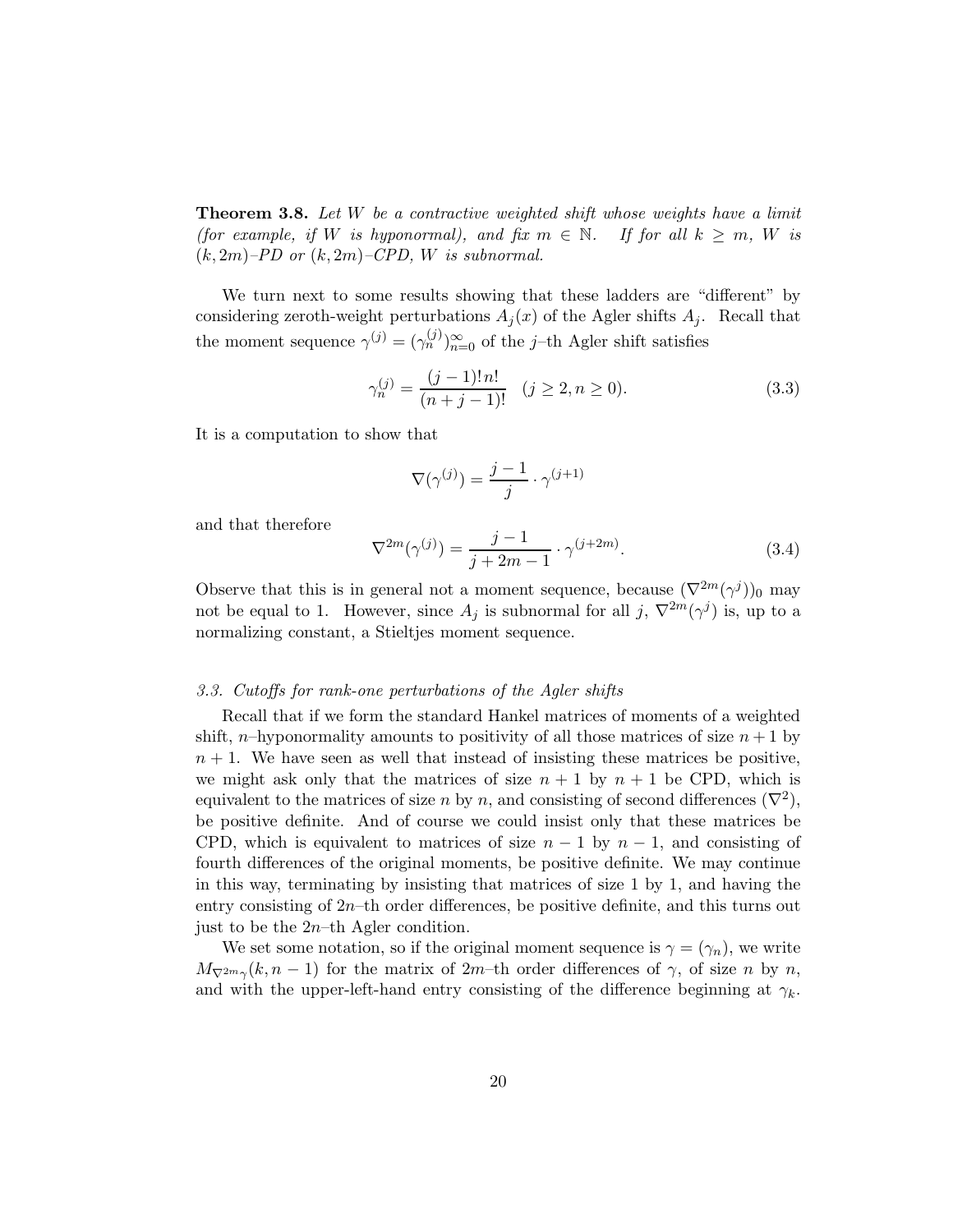However, in what follows we need to consider only those matrices for which  $k = 0$ , and we abbreviate  $M_{\nabla^{2m}\gamma}(0, n-1)$  to  $(\nabla^{2m}\gamma)_n$ . Thus, for example,

$$
(\nabla^4 \gamma)_3 = \begin{pmatrix} \gamma_0 - 4\gamma_1 + \dots & \gamma_1 - 4\gamma_2 + \dots & \gamma_2 - 4\gamma_3 + \dots \\ \gamma_1 - 4\gamma_2 + \dots & \gamma_2 - 4\gamma_3 + \dots & \gamma_3 - 4\gamma_4 + \dots \\ \gamma_2 - 4\gamma_3 + \dots & \gamma_3 - 4\gamma_4 + \dots & \gamma_4 - 4\gamma_5 + \dots \end{pmatrix}.
$$

We shall consider perturbations  $A_j(x)$  of the j-th Agler shift  $A_j$  in which the zeroth weight  $\alpha_0 = \sqrt{\frac{1}{j}}$  is replaced by  $\alpha_0(x) = \sqrt{\frac{x}{j}}$ . It is well-known that this results in the moment sequence  $1, x \gamma_1^{(j)}$  $x\gamma_1^{(j)},x\gamma_2^{(j)}$  $\mathbf{z}^{(j)}, \mathbf{z}\gamma_3^{(j)}$  $3^{(1)}$ ,.... The task is to consider the cutoffs in x for which  $A_i(x)$  is various  $(k, 2m)$ –PD; as usual with zerothweight perturbations, we need to consider only the tests of matrices whose  $(1,1)$ entry is  $\gamma_0^{(j)} + \ldots$  since other matrices relevant to some  $(k, 2m)$ –PD are simply x times a matrix relevant to  $A_{j+2m}$ , which is subnormal and so the matrix is positive definite (and hence CPD). To detect positive definiteness, we will use the nested determinant test. Perturbations  $A_2(x)$  of the Bergman shift were studied initially in [\[13](#page-25-9), Proposition 7], where the specific cutoff for 2–hyponormality was calculated. Here we will follow the approach described in [\[1](#page-25-14), Section 2], both for k–hyponormality and n–contractivity of Agler-type shifts. We will therefore merely sketch the computations here. For the reader's convenience, below we state one of the main results in [\[1\]](#page-25-14).

<span id="page-20-0"></span>**Theorem 3.9.** ([\[1](#page-25-14), Theorem 2.6]) For  $j \geq 2$ , let  $A_j(x)$  be the rank-one perturbation of the  $j$ -th Agler shift, as described above.

(i)  $A_j(x)$  is n–contractive if and only if  $x \leq c(j, n) := \frac{n+j-1}{n}$ . (ii)  $A_j(x)$  is k-hyponormal if and only if  $x \le h(j,k) := \frac{k(k+j)+j-1}{k(k+j)}$ . As a consequence,  $A_i(x)$  is k–hyponormal if and only if  $A_i(x)$  is  $k(k+j)$ –contractive.

**Remark 3.10.** (i) The quantities on the right-hand side of the inequalities in Theorem [3.9\(](#page-20-0)i) and (ii) are consistent with previous partial results on rank-one perturbations of weighted shifts (see [\[13](#page-25-9), Proposition 7] and [\[17](#page-26-6), Problem 3.2 and Proposition 3.4]); however, while those results define the 0–th weight as  $x$ , for our purposes it is better to write it as  $\sqrt{\frac{x}{j}}$ .

(ii) In the specific case of the Bergman shift  $(j = 2)$ , we get  $c(2, n) = \frac{n+1}{n}$  and  $h(2,k) = \frac{k^2 + 2k + 1}{k^2 + 2k}$  $\frac{+2\kappa+1}{k^2+2k}$ , so it is immediate that  $A_2(x)$  is 2-hyponormal if and only if it is 8–contractive.

Our aim is to obtain a comparable result for  $(k, 2m)$ –PD, which will enable us to relate this notion to *n*–contractivity. To ease the notation, view j as fixed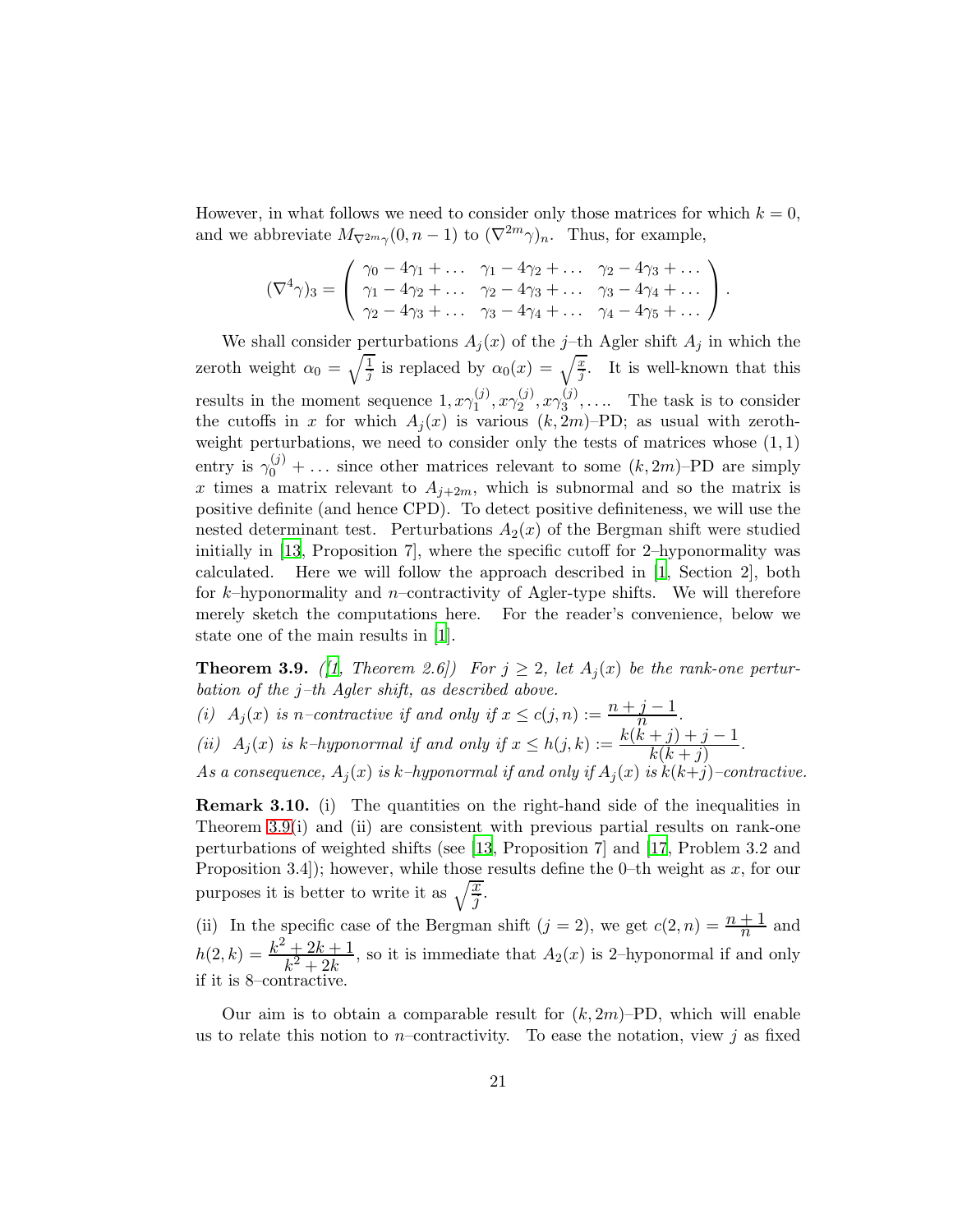for the moment (which we then suppress as much as possible) and let  $N(k, m)$ denote the matrix  $M_{\nabla^{2m}(\gamma^j)}(0, k-m)$  and let  $\hat{N}(k,m)$  denote the matrix obtained from  $N(k, m)$  by deleting the first row and first column. To detect  $(k, 2m)$ –PD we wish to test, for positivity, the determinant det  $M_{\nabla^{2m}(\gamma^j(x))}(0, k-m)$ ; it is a computation to show that this positivity is equivalent to

$$
x \le \frac{1}{1 - \frac{\det N(k,m)}{\det \hat{N}(k,m)}}.
$$

In light of [\(3.4\)](#page-19-1) and the fact that  $N(k, m)$  is of size  $k + 1 - m$ , we have

$$
\det N(k,m) = \left(\frac{j-1}{j+2m-1}\right)^{k+1-m} \det M_{\gamma(j+2m)}(0, k-m)
$$

and using again [\(3.4\)](#page-19-1) and that  $\hat{N}(k, m)$  is of size  $k + 1 - m - 1 = k - m$ , we obtain

$$
\det \hat{N}(k,m) = \left(\frac{j-1}{j+2m-1}\right)^{k-m} \det M_{\gamma(j+2m)}(2, k-m-1).
$$

The ratio  $\frac{\det M_{\gamma(j+2m)}(0,k-m)}{\det M_{(j+2m)}(2,k-m-1)}$  $\frac{\gamma^{(j+2m)}(1+n-1)}{\gamma^{(j+2m)}(2,k-m-1)}$  was computed in [\[1](#page-25-14), Lemma 2.5]; transferred to our setting, it is

$$
\frac{j+2m-1}{(k-m+j+2m-1)(k-m+1)}.
$$

<span id="page-21-0"></span>Putting this all together yields the following result.

**Theorem 3.11.** Let  $A_j(x)$  be the perturbation of the Agler shift  $A_j$  in which the zeroth weight  $\alpha_0 = \sqrt{\frac{1}{j}}$  is replaced by  $\alpha_0(x) = \sqrt{\frac{x}{j}}$ , and let  $k \in \mathbb{N}$  and  $m \in \{0, 1, \ldots, k\}.$ (i)  $A_i(x)$  is  $(k, 2m)$ –PD if and only if  $x \leq p(j, k, m)$ , where

$$
p(j,k,m) = \frac{(k+1-m)(j+k+m-1)}{k^2+jk+2m-jm-m^2} = \frac{(j+k+m)(k-m)+2m+j-1}{(j+k+m)(k-m)+2m}.
$$
\n(3.5)

(ii)  $A_i(x)$  is  $(k, 2m)$ –PD if and only if  $A_i(x)$  is  $((j + k + m)(k - m) + 2m)$ – contractive.

We now present some examples of this result for the case of the Bergman shift  $(j = 2)$ . Recall that the size of the relevant matrix is  $k + 1$  (in accordance with the size of the matrix to be tested for  $k$ -hyponormality). In this case,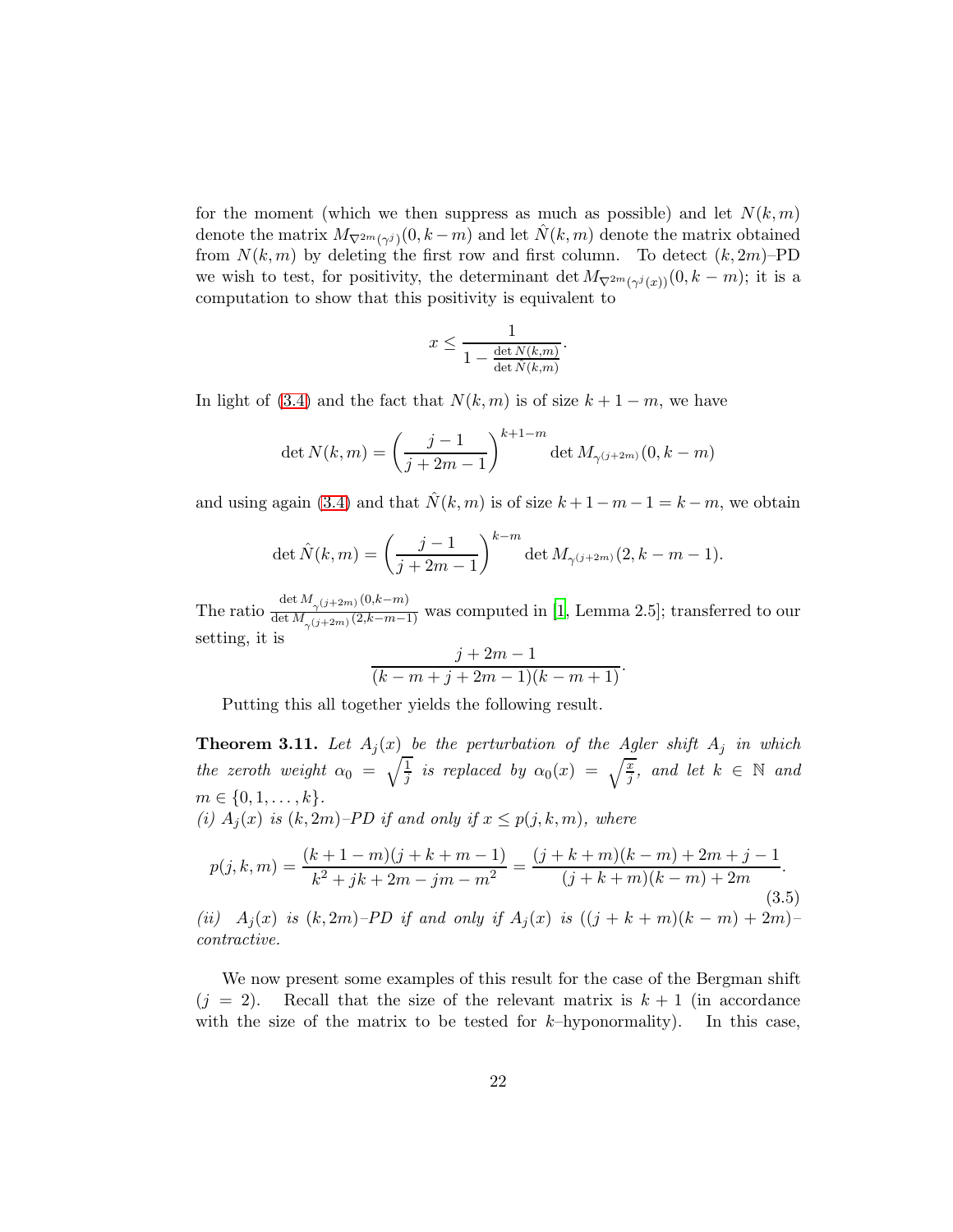$p(j, k, m) = p(2, k, m) = \frac{k(k+2) - m^2 + 1}{k(k+2) - m^2}$  $\frac{k+2}{k(k+2)-m^2}$ ; observe that the numerator is 1 plus the denominator.

|           |                                                       |     | $m\,$                       |    |     |   |
|-----------|-------------------------------------------------------|-----|-----------------------------|----|-----|---|
|           |                                                       |     | $\mathcal{D}_{\mathcal{L}}$ | -3 |     | 5 |
|           | 4/3                                                   | 3/2 |                             |    |     |   |
| $2 \perp$ | $9/8$ 8/7                                             |     | 5/4                         |    |     |   |
|           | $k$ 3   16/15 15/14 12/11 7/6                         |     |                             |    |     |   |
|           | $4 \mid 25/24 \mid 24/23 \mid 21/20 \mid 16/15$       |     |                             |    | 9/8 |   |
|           | $5$   $36/35$ $35/34$ $32/31$ $27/26$ $20/19$ $11/10$ |     |                             |    |     |   |

.

As described in Theorem [3.11,](#page-21-0) each entry in this table corresponds with an exact cutoff for *n*–contractivity, where  $n = k(k+2) - m^2$ ; that is, the perturbation is *n*–contractive if and only if  $x \leq \frac{n+1}{n}$  $\frac{+1}{n}$ , so, for example,  $(4,3)$ –PD corresponds with the shift being 15–contractive. In general there is not an exact correspondence with any k–hyponormal condition: for instance, the  $(4, 2)$ –PD cutoff  $(21/20)$ , falls between the cutoffs for 3– and 4–hyponormality (16/15 and 25/24, respectively). (As noted above, the cutoff for k–hyponormality is exactly that for  $(k, 0)$ –PD.)

It is worth noting that the cutoffs for  $m = 1$  and  $m = 0$  are close (the difference amounts to  $\frac{1}{k(k+2)(k(k+2)-1)}$ ; recall that the latter is exactly the threshold for  $k$ –hyponormality, while, by Theorem [2.13\(](#page-12-1)ii), the former is the cutoff for the standard matrix for k–hyponormality to be CPD. Observe also that the cutoff for  $(k, 2k)$ –PD, which is the same as for  $2k$ –contractivity, is considerably bigger than that for the standard matrix for k–hyponormality to be CPD.

This shows in particular that, for that matrix to be non-negative as a quadratic form against all the "negative binomial" vectors of appropriate size (e.g.,  $(0, 1, -1, 0, 0, \ldots), (0, 0, 1, -3, 3, -1, 0, \ldots)$  is a weaker property than for it to be CPD. This is because if the operator is  $2k$ –contractive it is, being a contraction, 2k–hypercontractive, and the quadratic form results just mentioned are all necessarily non-negative.

It is therefore reasonable to raise the following question.

**Question 3.12.** Given integers  $k \geq 1$  and m, with  $0 \leq m \leq k$ , what is the set of vectors upon which the original matrix of size  $k+1$  is non-negative as a quadratic form if it is  $(k, 2m)$ –PD? If  $m = 0$  it is the whole space; if  $m = 1$  it is the subspace of dimension k consisting of those vectors whose components sum to zero; if  $m = k$ it contains at least the "negative binomial" vectors.

Remark 3.13. From the above, it is easy to show that the various conditions in k and m are distinct from one another (even just using  $j = 2$ , the Bergman shift).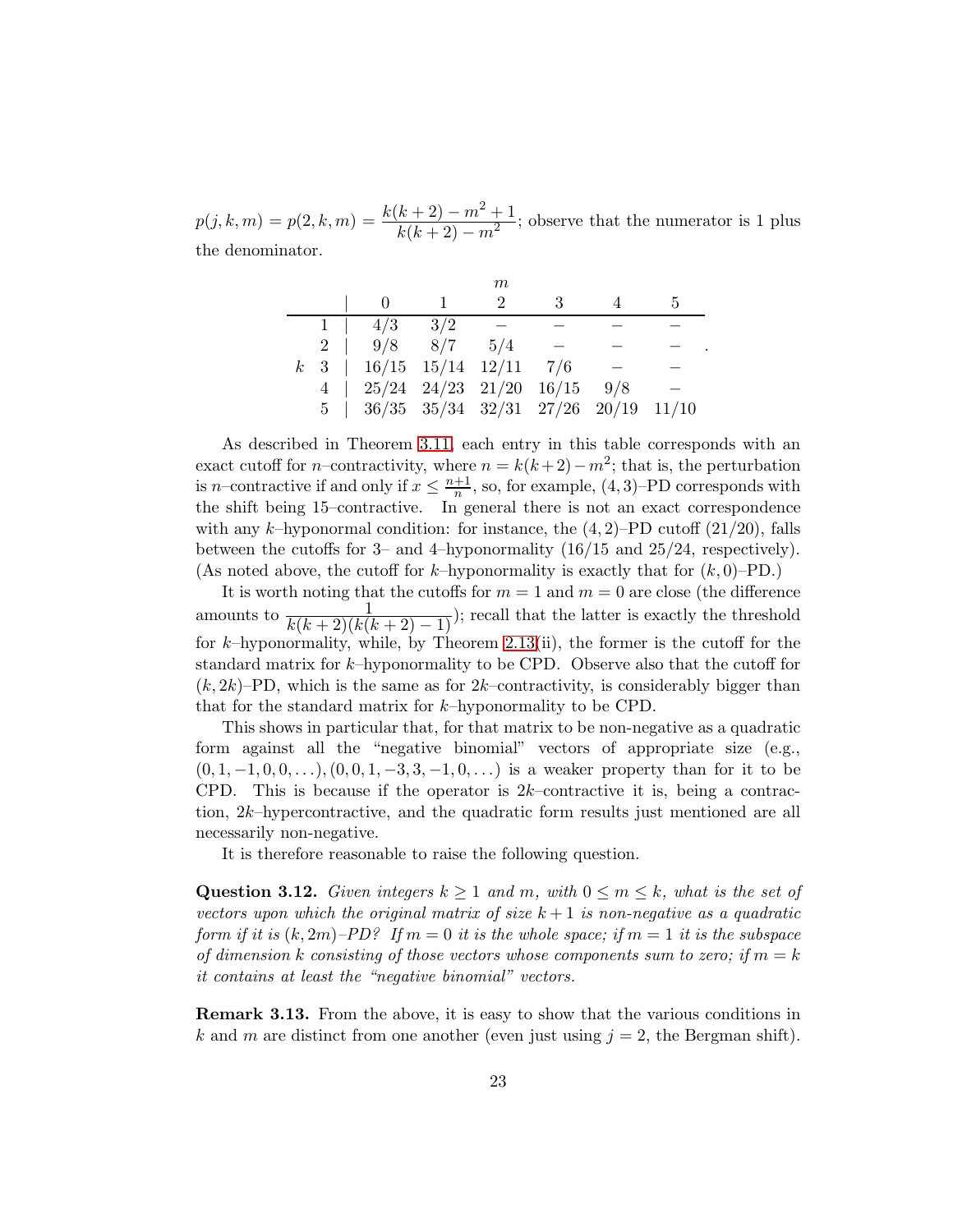It is also true in this setting that there is an easy expression in  $x$  equivalent to the shift  $A_i(x)$  p–contractive:

$$
x \le \frac{p+j-1}{p}
$$

(cf. Theorem [3.9\)](#page-20-0). It results from this that the condition in Theorem [3.9\(](#page-20-0)i) is satisfied if and only if  $A_i(x)$  is  $((j + k + m)(k - m) + 2m)$ –contractive. This allows us to use contractivity as a "scale" to measure and compare the strengths of the various positivities of matrices of certain sizes and certain order of differences.

The following table for  $A_2$  illustrates this (we suppress  $j = 2$  to ease the notation slightly). Recall that if a weighted shift is  $n$ -hyponormal then it is  $2n$ contractive, and that if we begin with  $n$ –hyponormality, the process terminates in a 1 by 1 matrix whose positivity is exactly this  $2n$ –th Agler expression. Further, each of the intermediate conditions is at least no stronger than the previous one. (In fact, the result above shows that at least in this case the previous condition is strictly stronger than the subsequent one obtained by introducing another  $\nabla^2$ and decreasing the size of the matrix.) Note also that positive definiteness of an entry in one column is equivalent to conditional positive definiteness of the entry one column to the left. Recall finally that for a contraction, if all the even order contractivity tests are positive, the contraction is subnormal, so each of these ladders has, for contractions, subnormality at the top.

|                  | $\mathbf{p}$ $n$ $-$ hyponormal $\mathbf{p}$ |                                    |                                        |                                                                                          |     |
|------------------|----------------------------------------------|------------------------------------|----------------------------------------|------------------------------------------------------------------------------------------|-----|
| $\boldsymbol{n}$ | $(\gamma(x))$<br>$\sqrt{n+1}$                | $(\nabla^2 \gamma^{(x)})_n \geq 0$ | $(\nabla^4 \gamma^{(x)})_{n-1} \geq 0$ | $\left( (\nabla^6 \gamma^{(x)})_{n-2} \ge 0 \right) (\nabla^8 \gamma^{(x)})_{n-3} \ge 0$ |     |
|                  |                                              | $2-C$                              |                                        |                                                                                          |     |
| റ                | 8-C                                          | 7-C                                | 4-C                                    |                                                                                          |     |
| 3                | $15-C$                                       | 14-C                               | $11-C$                                 | $6 - C$                                                                                  |     |
| 4                | $24-C$                                       | $23-C$                             | $20-C$                                 | $15\hbox{-}\mathrm{C}$                                                                   | 8-C |

Put informally, every regularity you see in this display is correct (for example, in any row the "decreases" in contractivity have gaps  $1, 3, 5, 7, \ldots$ ). The corresponding results for  $A_3$  and  $A_4$  are similarly orderly.

We conclude this section with a brief digression, to report another fact about these zeroth weight perturbations  $A_i(x)$  of the Agler shifts  $A_i$ .

**Proposition 3.14.** Let  $A_i(x)$  be the zeroth weight perturbation of the Agler shift  $A_j$  with weight sequence  $\alpha^{(j)}$  as in Theorem [3.11.](#page-21-0) Then the weights-squared of  $A_i(x)$  are m-alternating if and only if

<span id="page-23-0"></span>
$$
x \le 1 + \frac{(j-1)m!}{\prod_{i=1}^{m} (j+i)}.
$$
\n(3.6)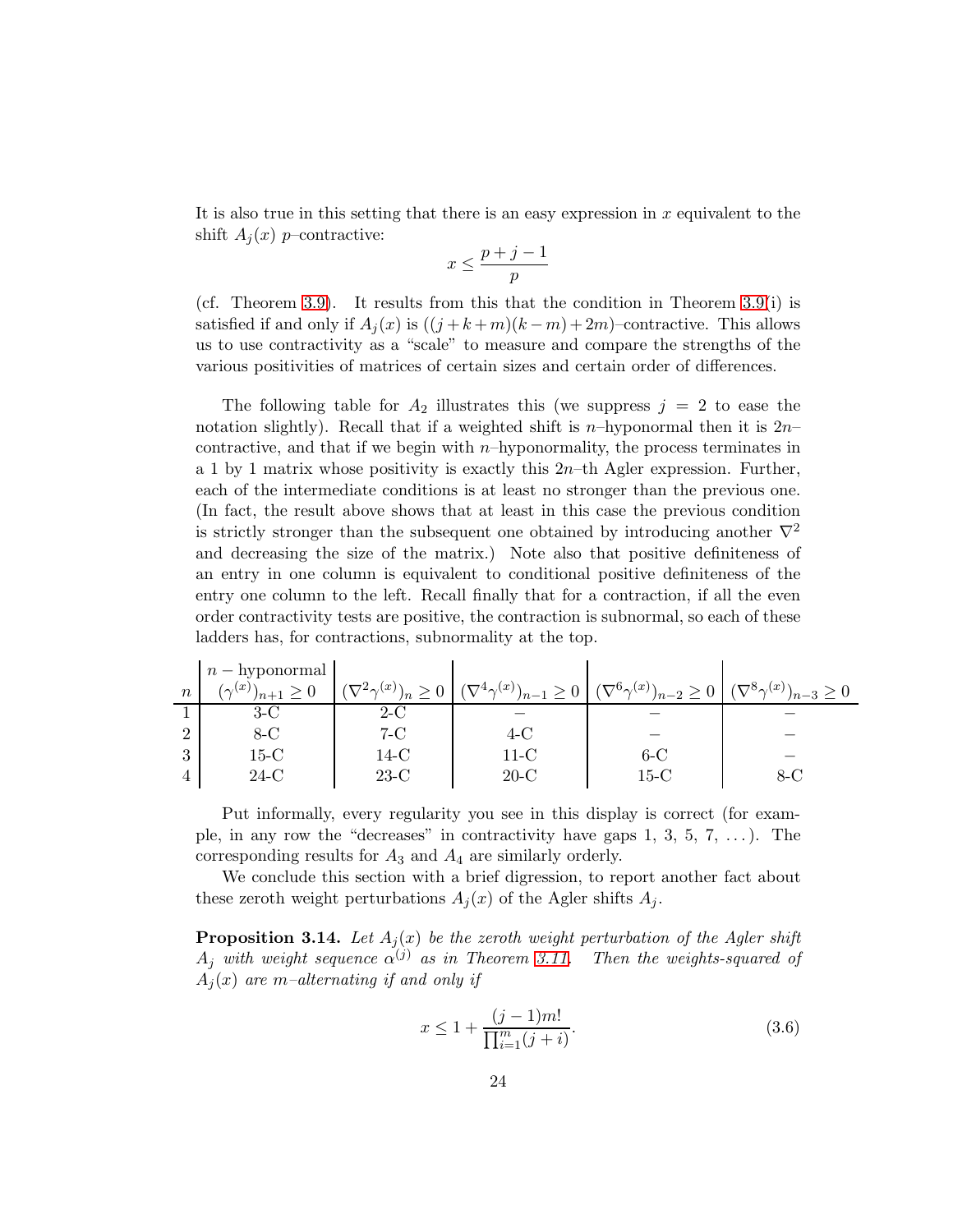If we take  $j = 2$ , that is, the case of the Bergman shift, the weights-squared of  $A_2(x)$  are m-alternating if and only if  $A_2(x)$  is  $\frac{(m+1)(m+2)}{2}$ -contractive.

Proof. As usual with zeroth weight perturbations, the only condition to check for m–alternating is that beginning with  $\gamma_0(x)$ , since we know that  $A_i$  has weightssquared that are completely alternating ([\[7](#page-25-2), Remark 2.9]). The relevant expression is

$$
\frac{x}{j} - {m \choose 1} \frac{2}{j+1} + {m \choose 2} \frac{3}{j+2} - \dots \pm {m \choose m} \frac{m+1}{m+j}
$$
  
=  $\frac{x}{j} - \frac{1}{j} + \left(\frac{1}{j} - {m \choose 1} \frac{2}{j+1} + {m \choose 2} \frac{3}{j+2} - \dots \pm {m \choose m} \frac{m+1}{m+j}\right)$   
=  $\frac{x}{j} - \frac{1}{j} + (\nabla^m \alpha^{(j)})(0).$ 

One may compute using an induction argument that

$$
\nabla^{m}(\alpha^{(j)})(n) = \frac{(1-j)m!}{\prod_{i=n}^{n+m}(j+i)},
$$

and this plus an easy calculation yields the result. The assertion for the Bergman shift is simply another calculation using  $(3.6)$ .

One may check that for  $A_j(x)$  with  $j > 2$  the cutoffs for m-alternating do not (necessarily) correspond to some *n*-contractivity; the *n*-contractivity cutoff is  $\frac{n+1}{n}$ , and what comes out of the expression above need not correspond to an integer  $n$ . When it does, the correspondence is exact. In some sense, the cutoffs correspond approximately with *n*-contractivity where  $n = \mathcal{O}(m^2)$ , as is to be expected from the formula in [\(3.6\)](#page-23-0).

Acknowledgments. The authors are deeply grateful to the referee for a detailed reading of the paper, and for detecting an inconsistency in the use of the phrase "infinite divisibility." The authors also wish to express their appreciation for support and warm hospitality during various visits (which materially aided this work) to Bucknell University, the University of Iowa, and the Université des Sciences et Technologies de Lille, and particularly the Mathematics Departments of these institutions. Several examples in this paper were obtained using calculations with the software tool Mathematica [\[25\]](#page-26-1).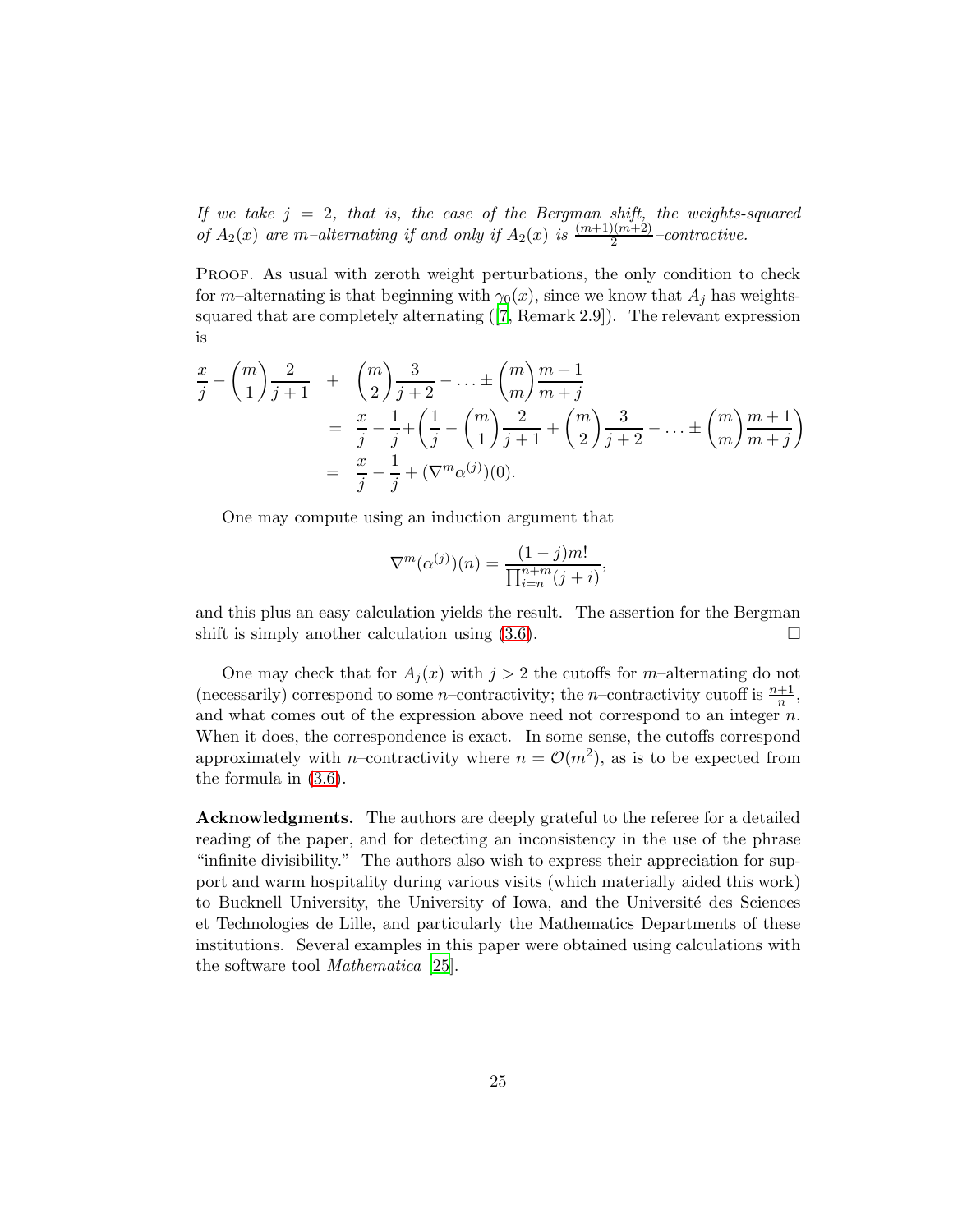# References

- <span id="page-25-14"></span>[1] G.T. Adams and G.R. Exner, k–hyponormality and n–contractivity for Aglertype shifts, J. Operator Theory  $71(2014)$ , 585–600.
- <span id="page-25-4"></span>[2] J. Agler, Hypercontractions and subnormality, J. Operator Theory 13(1985), 203–217.
- <span id="page-25-13"></span>[3] N.I. Akhiezer, The Classical Moment Problem and Some Related Questions in Analysis, Oliver and Boyd, 1965.
- <span id="page-25-1"></span>[4] A. Aluthge, On p-hyponormal operators for  $0 < p < 1$ , Integral Equations Operator Theory 13(1990), 307–315.
- <span id="page-25-6"></span>[5] A. Athavale, On completely hyperexpansive operators, Proc. Amer. Math. Soc. **124**(1996), 3745-3752.
- <span id="page-25-12"></span>[6] R.B. Bapat and T.E.S. Raghavan, Nonnegative Matrices and Applications, Cambridge University Press, Cambridge, 1997.
- <span id="page-25-2"></span>[7] C. Benhida, R.E. Curto, and G.R. Exner, Moment infinitely divisible weighted shifts, Complex Analysis and Operator Theory 13(2019), 241–255.
- <span id="page-25-3"></span>[8] C. Benhida, R.E. Curto and G.R. Exner, Moment infinite divisibility of weighted shifts: Sequence conditions, preprint 2020;  $arXiv$  2009.07797.
- <span id="page-25-10"></span>[9] C. Berg, J.P.R. Christensen and P. Ressel, Harmonic Analysis on Semigroups, Springer Verlag, Berlin, 1984.
- <span id="page-25-11"></span>[10] R. Bhatia, Infinitely divisible matrices, *Amer. Math. Monthly*  $113(3)(2006)$ , 221–235.
- <span id="page-25-8"></span>[11] J. Bram, Subnormal operators, Duke Math. J. 22(1965), 75–94.
- <span id="page-25-0"></span>[12] J.B. Conway, The Theory of Subnormal Operators, Mathematical Surveys and Monographs, vol. 36, Amer. Math. Soc., Providence, 1991.
- <span id="page-25-9"></span>[13] R.E. Curto, Quadratically hyponormal weighted shifts, Integral Equations Operator Theory 13(1990), 49–66.
- <span id="page-25-7"></span>[14] R.E. Curto, Joint hyponormality: A bridge between hyponormality and subnormality, Proc. Sym. Pure Math.  $51(1990)$ , 69–91.
- <span id="page-25-5"></span>[15] R.E. Curto, 2-Variable Weighted Shifts in Multivariable Operator Theory, in Handbook of Analytic Operator Theory, K. Zhu (Ed.), Chapman & Hall/CRC Handbooks in Mathematics Series; pp. 17–63.